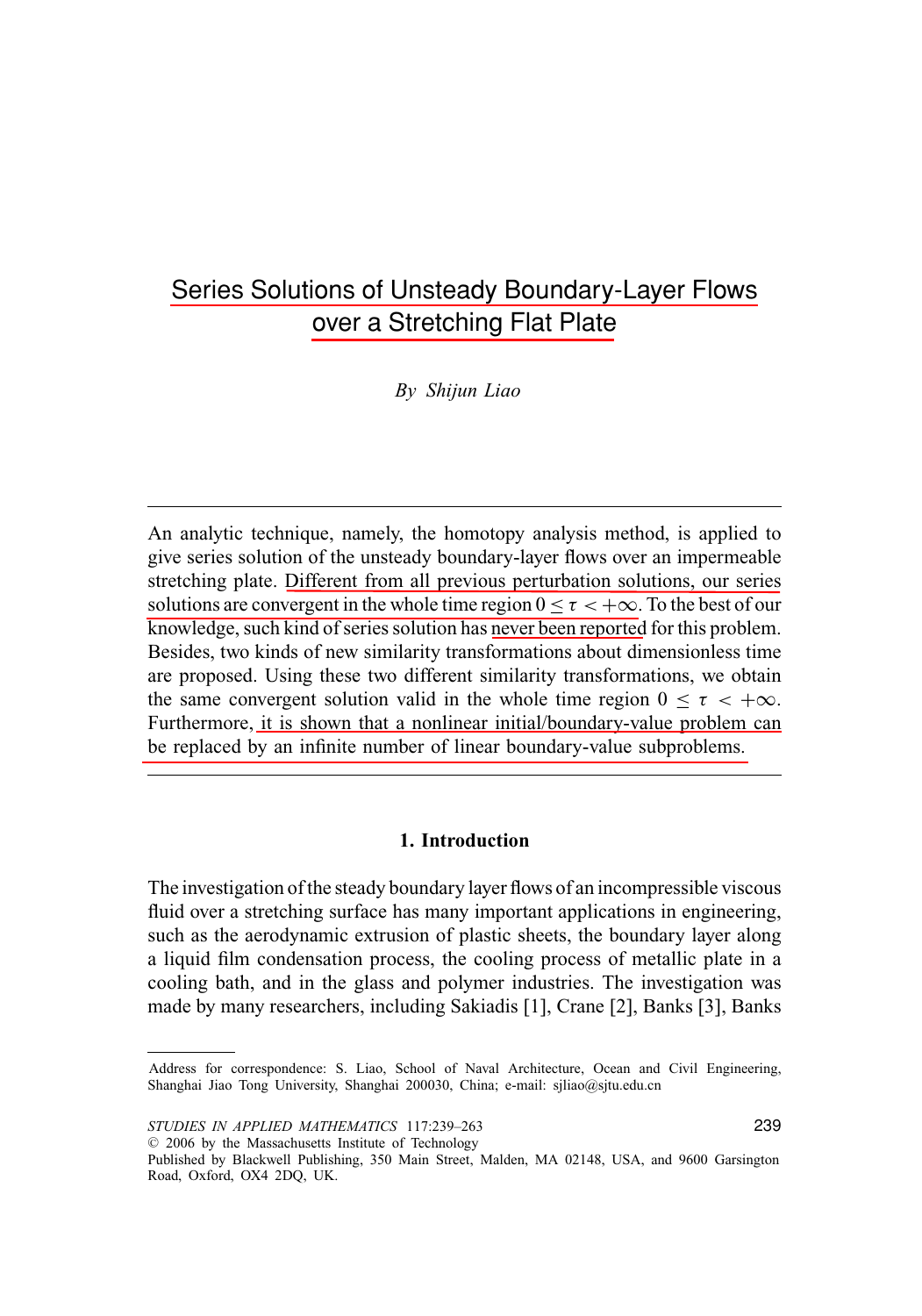and Zaturska [4], Grubka and Bobba [5], Ali [6] for the impermeable plate, and Erickson et al. [7], Gupta and Gupta [8], Chen and Char [9], Chaudhary et al. [10], Elbashbeshy [11], Magyari and Keller [12] for the permeable plate. The unsteady boundary-layer flows due to an impulsively started flat plate were investigated by some researchers [13–18]. However, the investigations of unsteady boundary-layer flows due to an impulsively stretching surface in a viscous fluid [18–21] is relatively little. Currently, Nazar et al. [21] solved an unsteady boundary-layer flow due to an impulsively stretching surface in a rotating fluid by means of a transformation found by Williams and Rhyne [22] and the so-called Keller-box numerical method, and obtained a first-order perturbation approximation. In general, it is hard to obtain analytic solutions of unsteady boundary-layer flows, which are valid and accurate for *all* time.

Consider the unsteady boundary layer viscous flow due to an impulsively stretching impermeable plate. Let *t* denote the time, ν the kinematic viscosity coefficient of the fluid, *y* the distance perpendicular to the plate, *x* the distance parallel to the plate from the original,  $(u, v)$  the velocity components of the fluid in the *x* and *y* directions, respectively. When  $t < 0$ , both of the fluid and the plate are at rest. At  $t = 0$ , the plate suddenly has the velocity  $U = a(x +$ b)<sup> $\kappa$ </sup>, where  $a \neq 0$ ,  $a(1 + \kappa) > 0$ , and  $b > 0$ . The unsteady viscous flow is governed by the boundary-layer equations

$$
\frac{\partial u}{\partial t} + u \frac{\partial u}{\partial x} + v \frac{\partial u}{\partial y} = v \frac{\partial^2 u}{\partial y^2},\tag{1}
$$

$$
\frac{\partial u}{\partial x} + \frac{\partial v}{\partial y} = 0,\tag{2}
$$

subject to the boundary conditions

$$
u = a(x + b)^{\kappa}
$$
,  $v = 0$  at  $y = 0$ ,  $t \ge 0$ , (3)

$$
u \to 0 \quad \text{as} \quad y \to +\infty, \quad t \ge 0,\tag{4}
$$

and the initial conditions

$$
t = 0
$$
:  $u = v = 0$  at points  $(x, y)$  with  $y > 0$ . (5)

Let

$$
\tau = a(1 + \kappa)(x + b)^{\kappa - 1}t
$$
\n(6)

denote the dimensionless time,  $\psi$  the stream function for all  $\tau$ ,  $\psi_i$  the stream function of the initial flow as  $\tau \to 0$ , and  $\psi_s$  the stream function of the steady-state flow as  $\tau \to +\infty$ , respectively. It is well known that, as  $\tau \to +\infty$ , the corresponding stream function  $\psi_s$  for the steady-state flow is in the form

$$
\psi_s = a \sqrt{\frac{\nu}{a(1+\kappa)}} (x+b)^{\frac{\kappa-1}{2}} f_s(\eta_s), \tag{7}
$$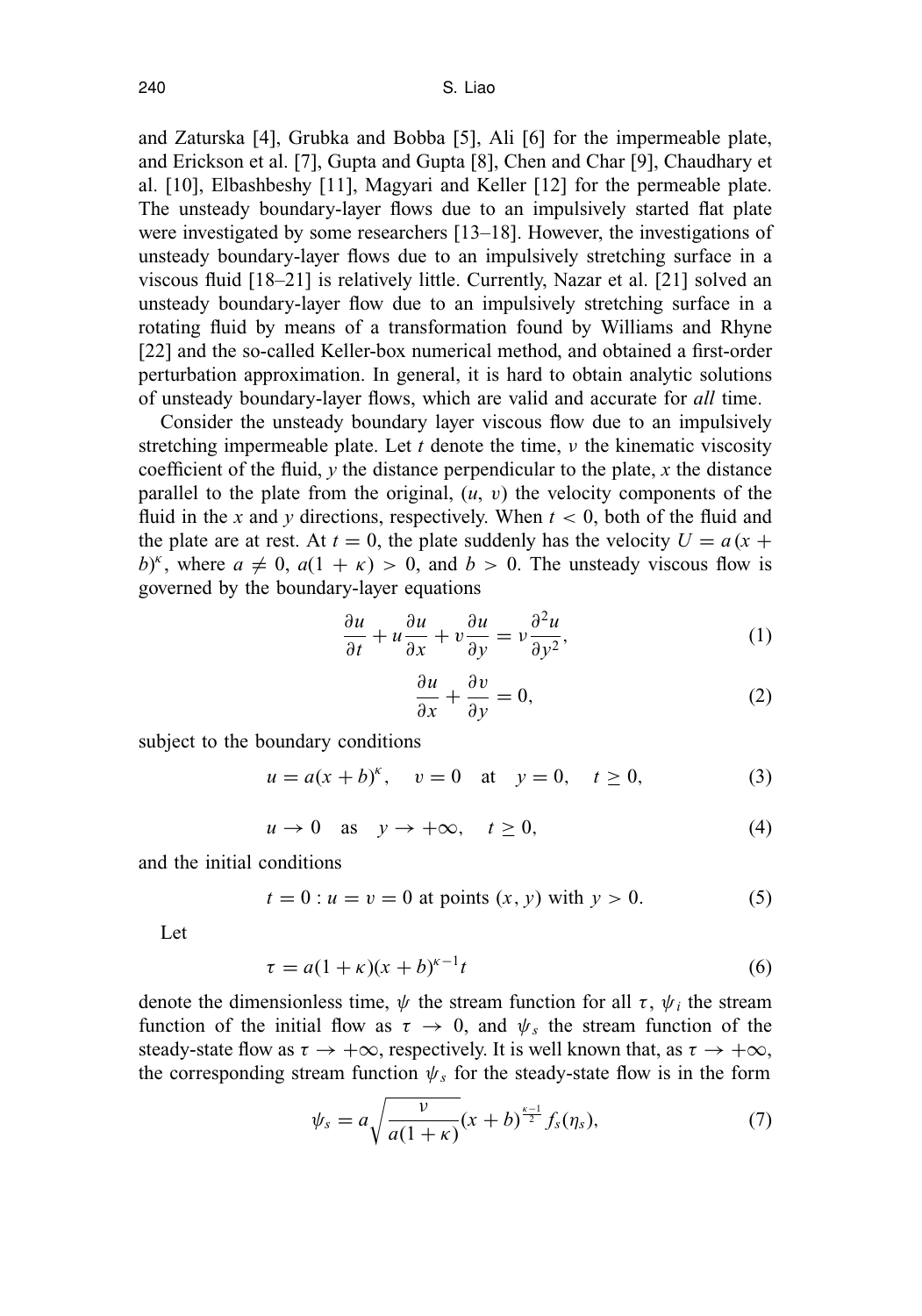where

$$
\eta_s = \sqrt{\frac{a(1+\kappa)}{v}} (x+b)^{\frac{\kappa-1}{2}} y \tag{8}
$$

is the corresponding similarity variable for the steady-state solution, and  $f_s(\eta_s)$ is governed by the steady-state boundary-layer equation

$$
f''_s(\eta_s) + \frac{1}{2} f_s(\eta_s) f''_s(\eta_s) - \beta (f'_s)^2 = 0, \qquad (9)
$$

subject to the boundary conditions

$$
f_s(0) = 0, \quad f_s'(0) = 1, \quad f_s'(+\infty) = 0,
$$
 (10)

where the prime denotes the differentiation with respect to  $\eta_s$ , and

$$
\beta = \frac{\kappa}{1+\kappa}.\tag{11}
$$

As shown by Liao and Pop [23], the steady-state solution  $f_s(\eta_s)$  has the asymptotic property

$$
f_s(\eta_s) \sim \delta_s + A \exp(-\delta_s \eta_s/2), \quad \eta_s \to +\infty,
$$
 (12)

where

$$
\delta_s = \lim_{\eta_s \to +\infty} f_s(\eta_s). \tag{13}
$$

It is known ([13–21]) that, as  $\tau \to 0$ , the corresponding stream function  $\psi_i$ of the initial flow reads

$$
\psi_i = a \sqrt{\frac{\nu \tau}{a(1+\kappa)}} (x+b)^{\frac{\kappa+1}{2}} \hat{f}(\zeta) = a \sqrt{\nu t} (x+b)^{\kappa} \hat{f}(\zeta), \tag{14}
$$

where

$$
\zeta = \sqrt{\frac{a(1+\kappa)}{\nu\tau}}(x+b)^{\frac{\kappa-1}{2}}y = \frac{\eta_s}{\sqrt{\tau}} = \frac{y}{\sqrt{\nu t}}
$$
(15)

is the corresponding similarity variable of the solution with small time  $\tau$ , and  $\hat{f}(\zeta)$  is governed by the Rayleigh-type equation

$$
\hat{f}'''(\zeta) + \frac{\zeta}{2} \hat{f}''(\zeta) = 0, \tag{16}
$$

subject to the boundary conditions

$$
\hat{f}(0) = 0, \quad \hat{f}'(0) = 1, \quad \hat{f}'(+\infty) = 0,
$$
\n(17)

where the prime denotes the differentiation with respect to  $\zeta$ . The above Rayleigh-type equation has the exact solution

$$
\hat{f}(\zeta) = \zeta \operatorname{erfc}\left(\frac{\zeta}{2}\right) + \frac{2}{\sqrt{\pi}} \left[1 - \exp\left(-\frac{\zeta^2}{4}\right)\right],\tag{18}
$$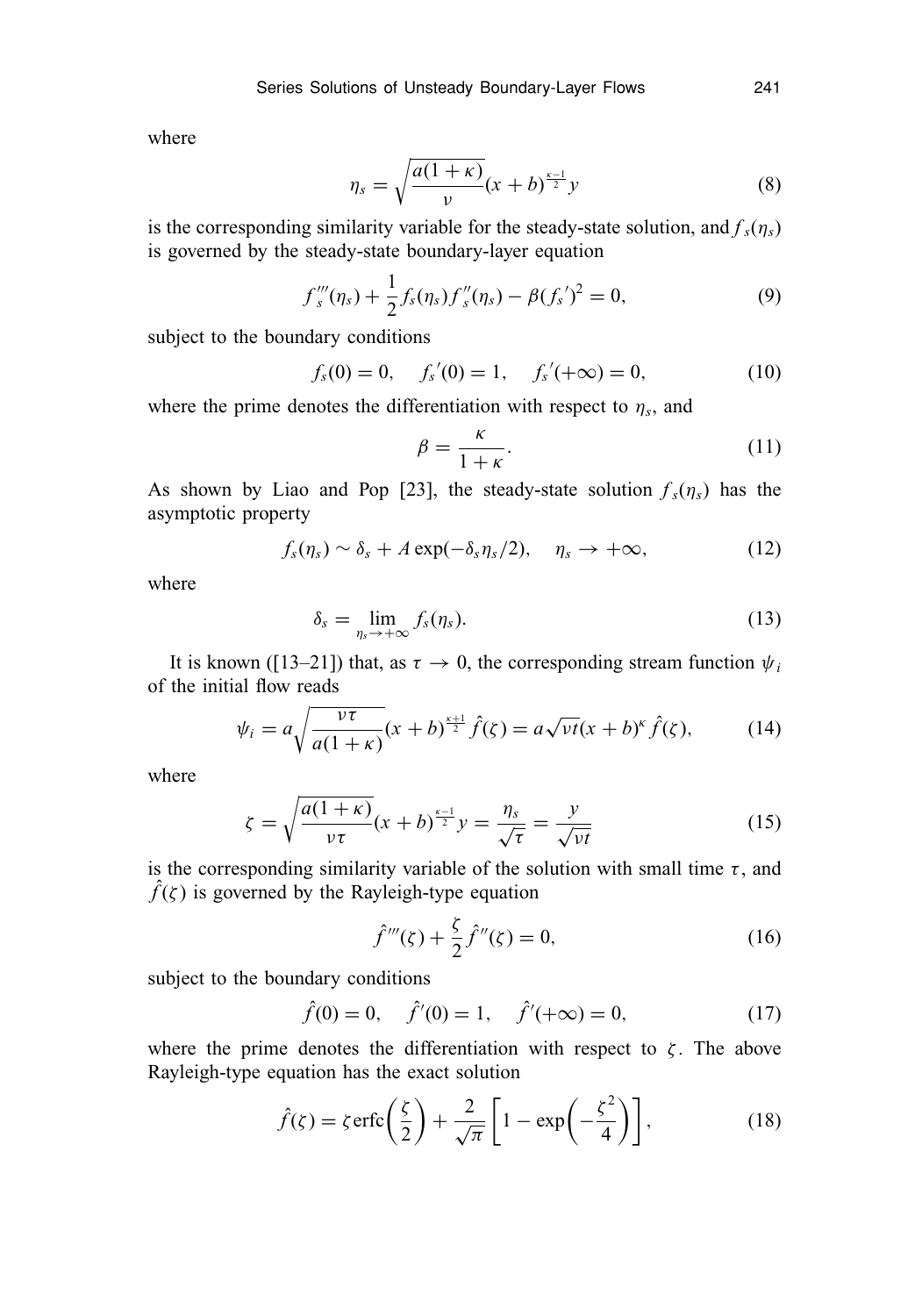where  $erfc(z)$  is the error function defined by

$$
\operatorname{erfc}(z) = \frac{2}{\sqrt{\pi}} \int_{z}^{+\infty} \exp(-s^2) \, ds.
$$

Note that

$$
\lim_{\zeta \to 0} \hat{f}''(\zeta) = -\frac{1}{\sqrt{\pi}}.\tag{19}
$$

For details, please refer to the above-mentioned authors.

Obviously, the similarity variable  $\zeta$  of the initial solution (18) (when  $\tau \to 0$ ) is quite different from the similarity variable  $\eta_s$  of the steady-state solution (when  $\tau \to +\infty$ ). Certainly, the initial solution (18) given by the *linear* Rayleigh equation (16) has completely different properties from the steady-state solution  $f_s(n_s)$  governed by the *nonlinear* equation (9). When  $\tau =$ 0, we have the exact solution (18). When  $\tau \to +\infty$ , the series solution for steady-state flows was given by Liao and Pop [23]. However, it is hard to obtain analytic solutions of unsteady boundary-layer flows, which are accurate for *all* time  $0 \le \tau < +\infty$ . Perturbation techniques are applied by many researchers to this unsteady problem, but their perturbation results are valid only for small time [16, 18, 21]. To the best of our knowledge, no one has reported analytic solutions for the considered unsteady viscous flows, which are accurate and valid for any possible values of  $\beta \in (-1, +\infty)$  and all dimensionless time  $0 \le$  $\tau$  <  $+\infty$ . For details, please see the above-mentioned references.

Recently, a kind of analytic method, namely the homotopy analysis method [24], was proposed in 1992 to solve highly nonlinear problems, and has been modified step by step [25–29]. Different from perturbation techniques [30], the homotopy analysis method does not depend upon any small or large parameters, and thus is valid for most of nonlinear problems in science and engineering. Besides, it logically contains other nonperturbation techniques such as Lyapunov's small parameter method [31], the  $\delta$ -expansion method [32], and Adomian's decomposition method [33], as proved by Liao [28]. The so-called "homotopy perturbation technique" [34] proposed in 1999 is only a special case of homotopy analysis method, as pointed out by Liao [35]. Thus, the homotopy analysis method is a kind of unification of the nonperturbation techniques, and therefore is more general, so that it is valid for more of highly nonlinear problems. The homotopy analysis method has been successfully applied to many nonlinear problems [29, 36–46]. It should be emphasized that a few new solutions have been found [47, 48] by means of this analytic method, which were not discovered by other analytic techniques and even by numerical techniques. Recently, using Williams and Rhyne's transformation [22], Liao [49] successfully applied the homotopy analysis method to solve unsteady boundary-layer flows over a flat plate that stretches in a special way  $U = a(x + b)$ , corresponding to  $\kappa = 1$ . Following Liao [49], Cheng et al.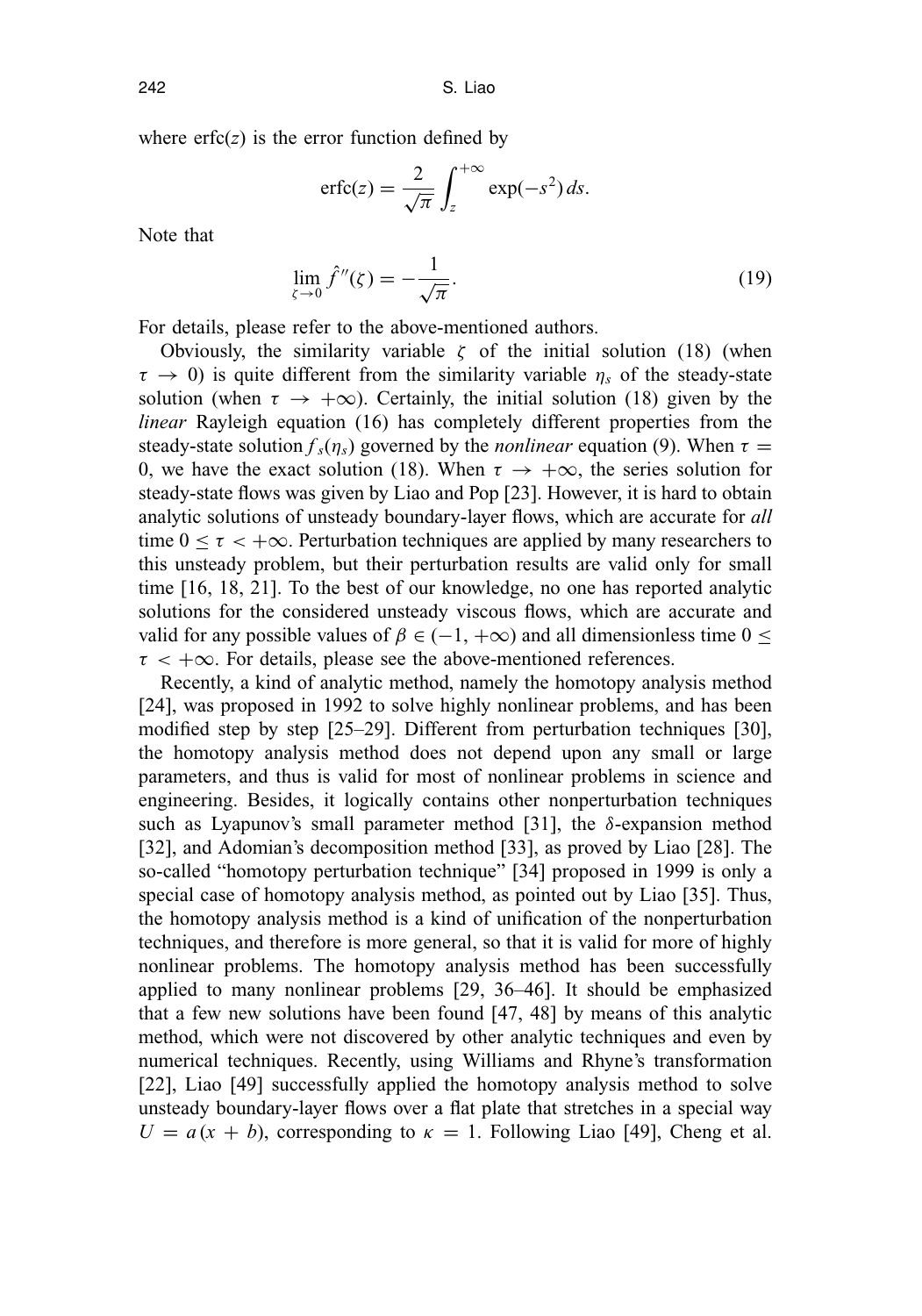[50] obtained series solutions of unsteady mixed convection boundary-layer flows near the stagnation point on a vertical surface in a porous medium, and Xu and Liao [51] gave series solutions of magnetohydrodynamic flows of non-Newtonian fluids caused by an impulsively stretching plate. In this paper, we first generalize Williams and Rhyne's transformation to propose two new transformations, and then apply the homotopy analysis method to solve the unsteady boundary-layer flows over a flat plate that impulsively stretches in a rather general way  $U = a(x + b)^{k}$ . Different from all other previous analytic results, our series solutions are valid and accurate in the whole time region  $0 \leq \tau \leq +\infty$ , shown as follows.

## **2. Generalization of Williams and Rhyne's transformation**

Williams and Rhyne [22] introduced a similarity transformation

$$
\hat{\xi}(\tau) = 1 - \exp(-\tau) \tag{20}
$$

to solve the above-mentioned unsteady boundary layer flows, where  $\hat{\xi}$  is dimensionless time. In this paper, Williams and Rhyne's transformation is generalized by means of the dimensionless time  $\xi(\tau)$ , satisfying

$$
0 \le \xi(\tau) \le 1
$$
,  $\lim_{\tau \to 0} \xi(\tau) = 0$ ,  $\lim_{\tau \to +\infty} \xi(\tau) = 1$  (21)

and

$$
\lim_{\tau \to 0} \xi'(\tau) = \sigma^2, \quad \lim_{\tau \to +\infty} \xi'(\tau) = 0
$$
\n(22)

for  $0 \le \tau < +\infty$ , where  $\sigma > 0$  is a constant. Obviously, Williams and Rhyne's transformation (20) is a special case of the above definition.

Let  $\psi$  denote the stream function. Defining the similarity variables

$$
\psi = a \sqrt{\frac{v\xi}{a(1+\kappa)}} (x+b)^{\frac{\kappa+1}{2}} f(\eta,\xi), \quad \eta = \sqrt{\frac{a(1+\kappa)}{v\xi}} (x+b)^{\frac{\kappa-1}{2}} y, \quad (23)
$$

we have

$$
u = \frac{\partial \psi}{\partial y} = a(x+b)^{\kappa} \frac{\partial f(\eta, \xi)}{\partial \eta}
$$
 (24)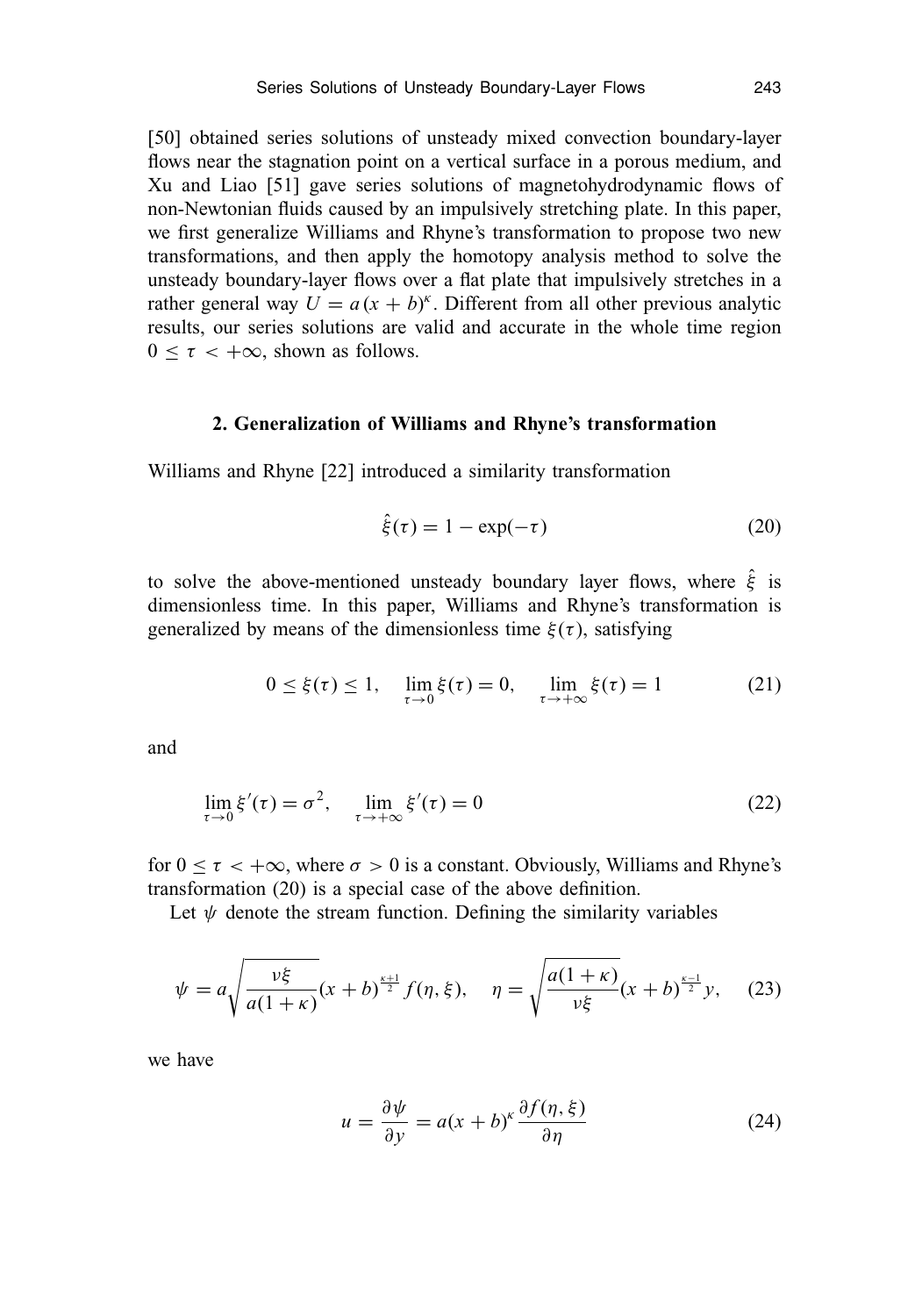and

$$
v = -\frac{\partial \psi}{\partial x}
$$
  
=  $-\frac{1}{2}\sqrt{a(1+\kappa)v\xi}(x+b)^{(\kappa-1)/2} \left\{ \left[ 1 + \frac{(2\beta-1)\tau\xi'(\tau)}{\xi} \right] f(\eta,\xi) + (2\beta-1)\eta \left[ 1 - \frac{\tau\xi'(\tau)}{\xi} \right] \frac{\partial f(\eta,\xi)}{\partial \eta} + 2(2\beta-1)\tau\xi'(\tau)\frac{\partial f(\eta,\xi)}{\partial \xi} \right\}.$  (25)

Substituting above expressions into Equations (1) and (2), we get

$$
\frac{\partial^3 f}{\partial \eta^3} + \frac{1}{2} \eta \xi'(\tau) \frac{\partial^2 f}{\partial \eta^2} - \beta \xi \left(\frac{\partial f}{\partial \eta}\right)^2 + \frac{1}{2} [\xi + (2\beta - 1)\tau \xi'(\tau)] f \frac{\partial^2 f}{\partial \eta^2}
$$
  
=  $\xi \xi'(\tau) \left\{ \frac{\partial^2 f}{\partial \eta \partial \xi} - (2\beta - 1)\tau \left[ \frac{\partial f}{\partial \xi} \frac{\partial^2 f}{\partial \eta^2} - \frac{\partial f}{\partial \eta} \frac{\partial^2 f}{\partial \eta \partial \xi} \right] \right\},$  (26)

subject to the boundary conditions

$$
f(0,\xi) = 0, \quad f'(0,\xi) = 1, \quad f'(+\infty,\xi) = 0,
$$
 (27)

where the prime in Equations (26) and (27) denotes the differentiation with respect to  $\tau$  and  $\eta$ , respectively.

The entrainment velocity of the fluid is given by

$$
v(x, +\infty, t) = -\frac{1}{2}\sqrt{a(1+\kappa)v\xi}(x+b)^{\frac{(\kappa-1)}{2}}\{[1+(2\beta-1)\xi^{-1}\tau\xi'(\tau)]\delta(\xi) + 2(2\beta-1)\tau\xi'(\tau)\delta'(\xi)\},
$$
\n(28)

where

$$
\delta(\xi) = \lim_{\eta \to +\infty} f(\eta, \xi),\tag{29}
$$

and the prime denotes the differentiation with respect to  $\xi$  or  $\tau$ . The skin friction on the stretching surface reads

$$
f_w(x,\xi) = \rho v \left. \frac{\partial u}{\partial y} \right|_{y=0} = a\rho \sqrt{\frac{a(1+\kappa)v}{\xi}} (x+b)^{\frac{3\kappa-1}{2}} f''(0,\xi). \tag{30}
$$

The corresponding skin friction coefficient is

$$
c_f^x(x,\xi) = \frac{f_w(\xi)}{\rho a^2 (x+b)^{2\kappa}} = \text{sign}(a) \sqrt{\frac{|1+\kappa|}{Re_x \xi}} f''(0,\xi),\tag{31}
$$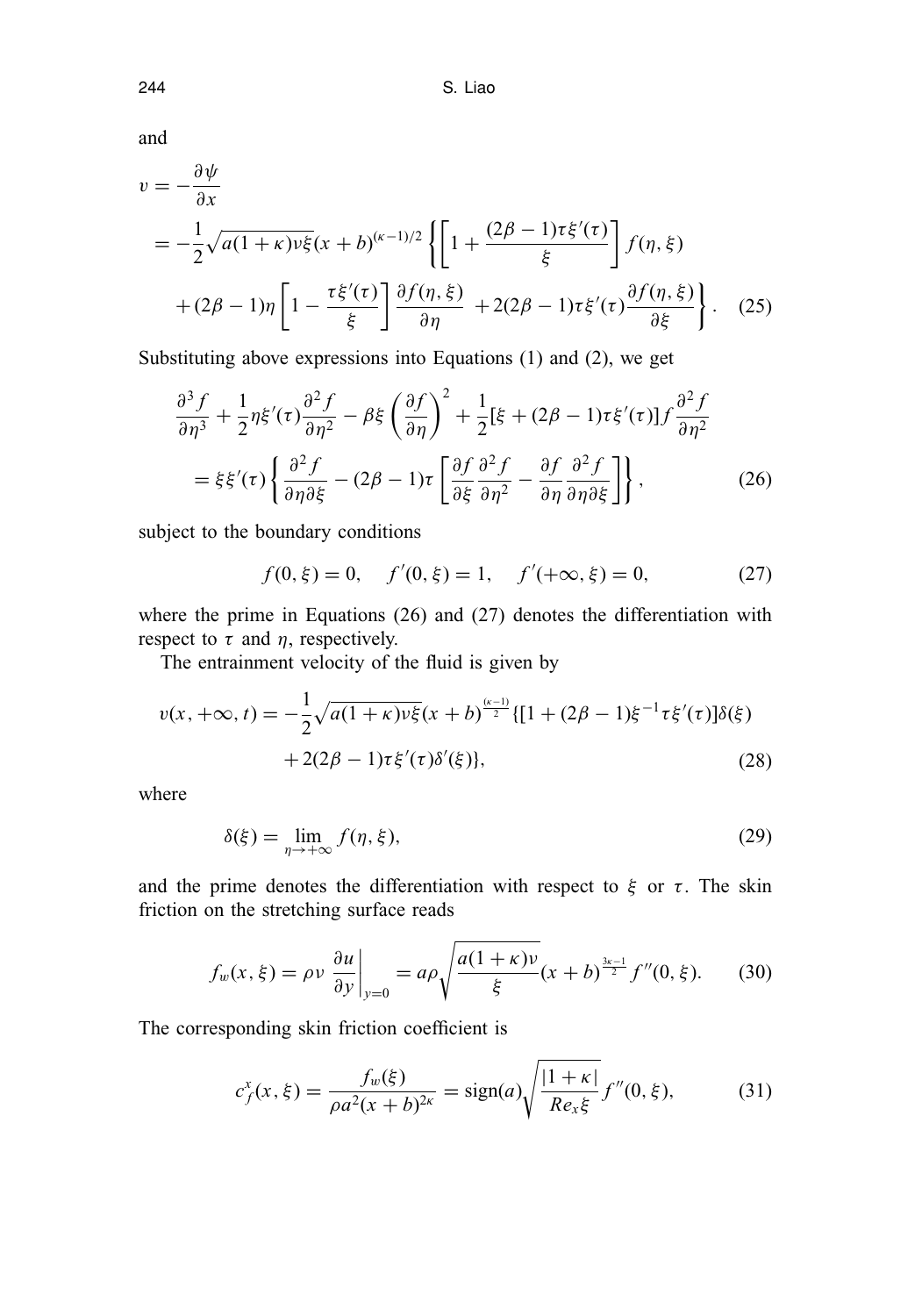where  $sign(a) = a/|a|$ , and the local Reynolds number  $Re<sub>x</sub>$  is defined by

$$
Re_x=\frac{|a|(x+b)^{1+\kappa}}{\nu}.
$$

Note that there exist an infinite number of the similarity transformations  $\xi(\tau)$  satisfying (21) and (22). Here, we consider only two special cases,

$$
\xi = 1 - \exp(-\sigma^2 \tau)
$$

and

$$
\xi = \sigma^2 \tau / (1 + \sigma^2 \tau).
$$

When  $\sigma = 1$ , the former becomes the so-called Williams and Rhyne's similarity transformation [22]. When

$$
\xi = 1 - \exp(-\sigma^2 \tau),\tag{32}
$$

corresponding to

$$
\xi'(\tau) = \sigma^2(1 - \xi), \quad \tau = -\sigma^{-2}\ln(1 - \xi),
$$
 (33)

Equation (26) becomes

$$
\frac{\partial^3 f}{\partial \eta^3} + \frac{\sigma^2}{2} \eta (1 - \xi) \frac{\partial^2 f}{\partial \eta^2} - \beta \xi \left( \frac{\partial f}{\partial \eta} \right)^2 \n+ \frac{1}{2} [\xi - (2\beta - 1)(1 - \xi) \ln(1 - \xi)] f \frac{\partial^2 f}{\partial \eta^2} \n= \xi (1 - \xi) \left\{ \sigma^2 \frac{\partial^2 f}{\partial \eta \partial \xi} + (2\beta - 1) \ln(1 - \xi) \left[ \frac{\partial f}{\partial \xi} \frac{\partial^2 f}{\partial \eta^2} - \frac{\partial f}{\partial \eta} \frac{\partial^2 f}{\partial \eta \partial \xi} \right] \right\}.
$$
\n(34)

When

$$
\xi = \frac{\sigma^2 \tau}{1 + \sigma^2 \tau},\tag{35}
$$

corresponding to

$$
\xi'(\tau) = \sigma^2 (1 - \xi)^2, \quad \tau = \frac{\xi}{\sigma^2 (1 - \xi)},
$$
\n(36)

Equation (26) reads

$$
\frac{\partial^3 f}{\partial \eta^3} + \frac{\sigma^2}{2} \eta (1 - \xi)^2 \frac{\partial^2 f}{\partial \eta^2} - \beta \xi \left(\frac{\partial f}{\partial \eta}\right)^2 + \frac{1}{2} [\xi + (2\beta - 1)\xi (1 - \xi)] f \frac{\partial^2 f}{\partial \eta^2}
$$
  
=  $\xi (1 - \xi) \left\{ \sigma^2 (1 - \xi) \frac{\partial^2 f}{\partial \eta \partial \xi} - (2\beta - 1)\xi \left[ \frac{\partial f}{\partial \xi} \frac{\partial^2 f}{\partial \eta^2} - \frac{\partial f}{\partial \eta} \frac{\partial^2 f}{\partial \eta \partial \xi} \right] \right\}.$  (37)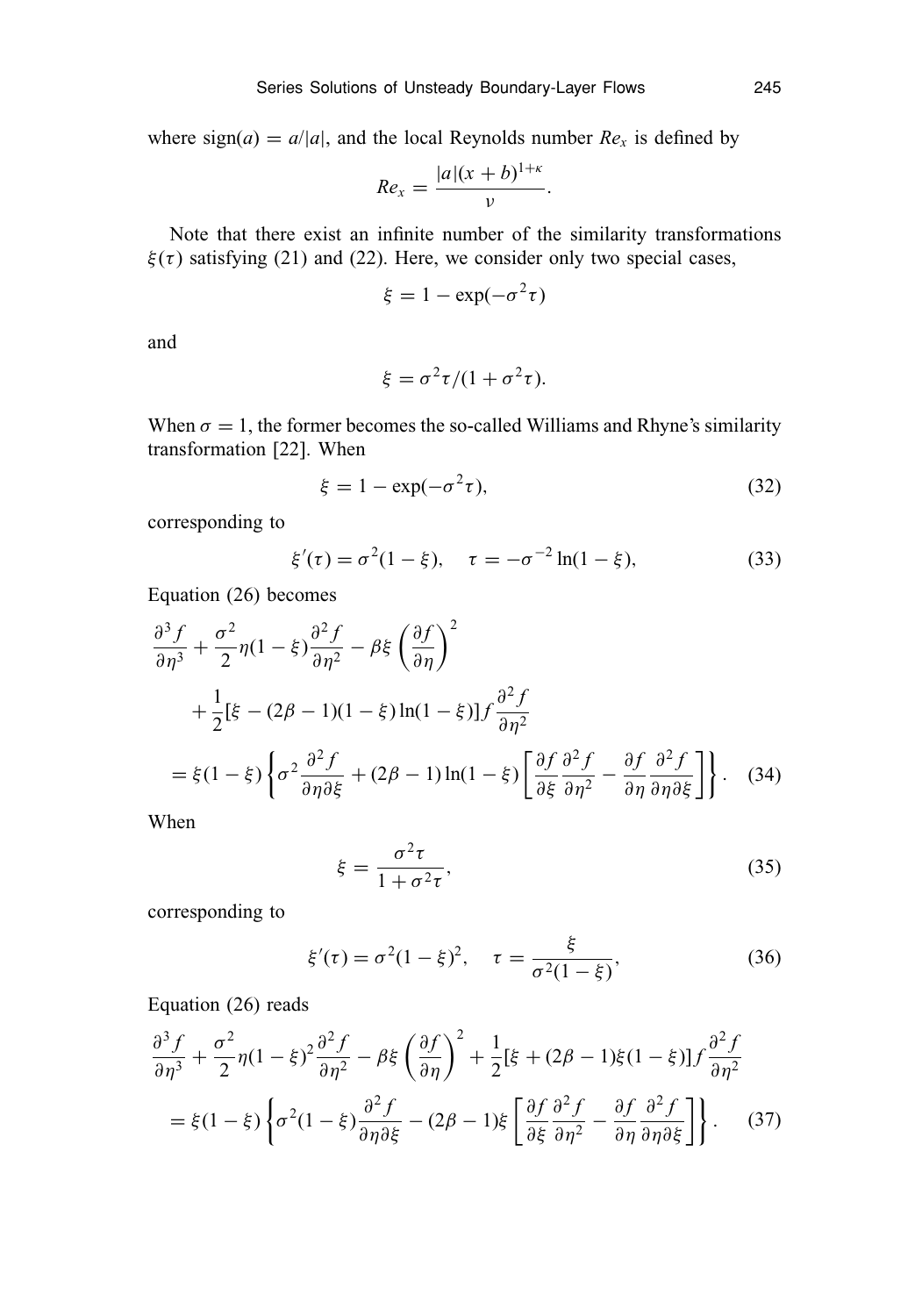Note that, different from Equation (34), Equation (37) does not contain the logarithmic function  $\ln(1 - \xi)$  that tends to infinity as  $\xi \to 1$ . This is the advantage of the similarity transformation (35) over (32).

When  $\xi \to 0$ , corresponding to  $\tau \to 0$ , both of Equations (34) and (37) become the Rayleigh-type equation

$$
\frac{\partial^3 f}{\partial \eta^3} + \frac{\sigma^2}{2} \eta \frac{\partial^2 f}{\partial \eta^2} = 0,
$$
 (38)

subject to

$$
f(0, 0) = 0, \quad \left. \frac{\partial f}{\partial \eta} \right|_{\eta = 0, \xi = 0} = 1, \quad \left. \frac{\partial f}{\partial \eta} \right|_{\eta = +\infty, \xi = 0} = 0, \quad (39)
$$

where

$$
\eta = \sigma^{-1} \sqrt{\frac{a(1+\kappa)}{\nu \tau}} (x+b)^{\frac{\kappa-1}{2}} y \to \sigma^{-1} \zeta
$$
 (40)

is dependent upon  $\tau$ . The above equation has the exact solution

$$
f(\eta, 0) = \eta \operatorname{erfc}\left(\frac{\sigma \eta}{2}\right) + \frac{2}{\sigma \sqrt{\pi}} \left[1 - \exp\left(-\frac{\sigma^2 \eta^2}{4}\right)\right],\tag{41}
$$

which gives

$$
\lim_{\eta \to +\infty} f(\eta, 0) = \frac{2}{\sigma \sqrt{\pi}}, \quad \lim_{\eta \to 0} f''(\eta, 0) = -\frac{\sigma}{\sqrt{\pi}}.
$$
 (42)

When  $\xi = 1$ , corresponding to  $\tau \to +\infty$ , both of Equations (34) and (37) become

$$
\frac{\partial^3 f}{\partial \eta^3} + \frac{1}{2} f \frac{\partial^2 f}{\partial \eta^2} - \beta \left( \frac{\partial f}{\partial \eta} \right)^2 = 0, \tag{43}
$$

subject to

$$
f(0, 1) = 0, \left. \frac{\partial f}{\partial \eta} \right|_{\eta = 0, \xi = 1} = 1, \quad \left. \frac{\partial f}{\partial \eta} \right|_{\eta = +\infty, \xi = 1} = 0, \quad (44)
$$

where

$$
\eta = \sqrt{\frac{a(1+\kappa)}{\nu}} (x+b)^{\frac{\kappa-1}{2}} y = \eta_s \tag{45}
$$

is independent upon  $\tau$ .

Thus, as  $\xi$  varies from 0 to 1, i.e.,  $\tau$  increases from 0 to  $+\infty$ , the similarity variable  $\eta$  defined by (23) varies from  $\sigma^{-1}\zeta$ , where  $\zeta$  defined by (15) is the similarity variable for small  $\tau$ , to the similarity variable  $\eta_s$  defined by (8) for the steady-state flows. Besides, the stream function  $\psi$  varies from  $\psi_i$  for the initial impulsive flow to  $\psi_s$  describing the steady-state flow.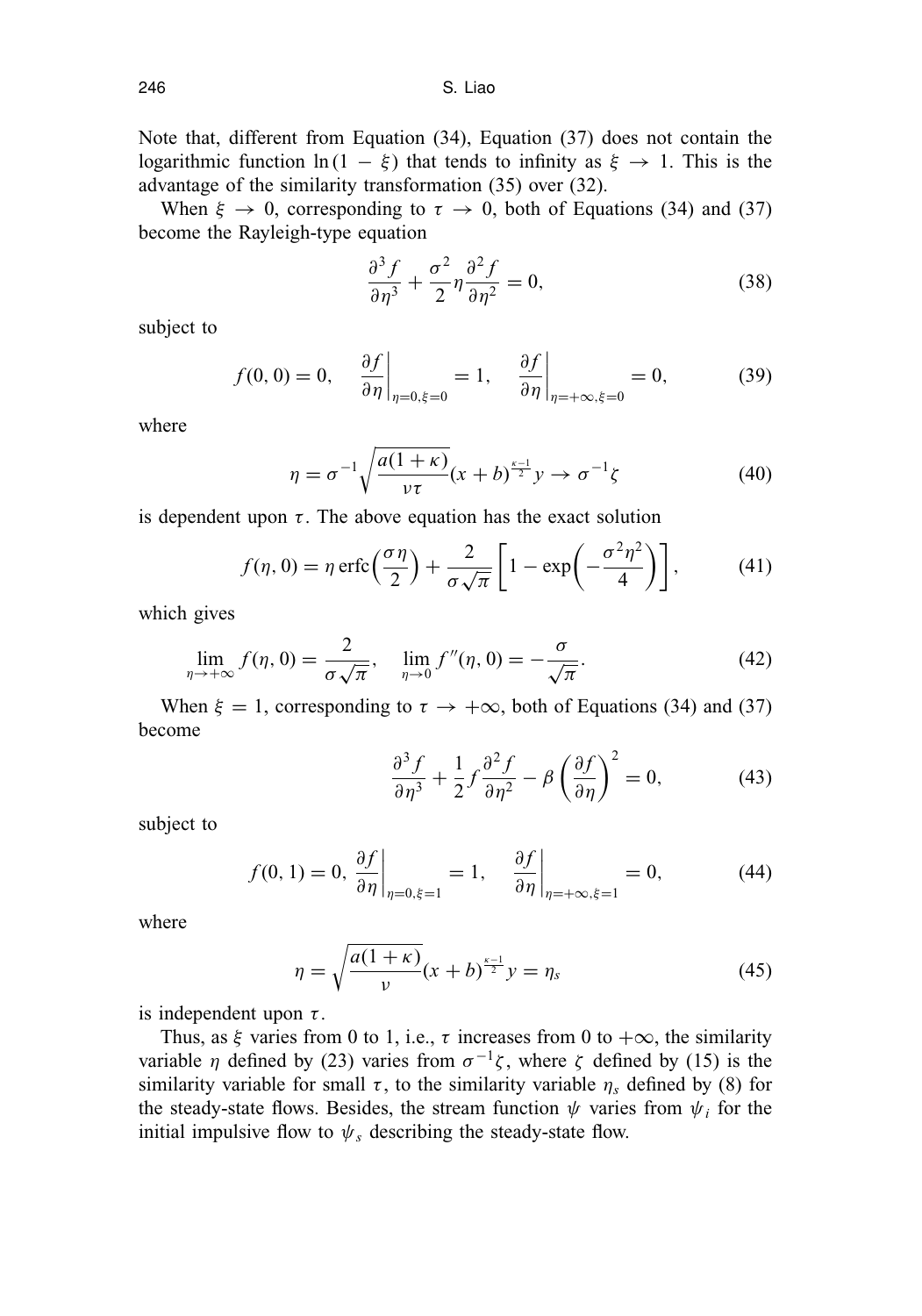Note that, according to  $a(1 + \kappa) > 0$ , it holds  $a > 0$  when  $\kappa > -1$ , corresponding to  $-1 < \beta < 1$ ; and  $a < 0$  when  $\kappa < -1$ , corresponding to  $\beta >$ 1. In case of  $a > 0$  and  $-1 < \beta \le 1$ , the stretching velocity of the surface is positive. However, in case of  $a < 0$  and  $\beta > 1$ , the stretching velocity is negative, corresponding to the so-called backward boundary layer that also has physical meanings, as suggested by Goldstein [52].

### **3. Series solution given by the HAM**

Using the transformation

$$
f(\eta, \xi) = \delta(\xi) + \lambda^{-1} F(z, \xi), \quad z = \lambda \eta,
$$
 (46)

where  $\delta(\xi)$  is defined by (29), and  $\lambda > 0$  is a constant independent upon  $\tau$ ,  $\xi$ and  $\eta$ , the original Equation (26) becomes

$$
\lambda^{2} \frac{\partial^{3} F}{\partial z^{3}} + \frac{1}{2} z \xi'(\tau) \frac{\partial^{2} F}{\partial z^{2}} - \beta \xi \left(\frac{\partial F}{\partial z}\right)^{2} + \frac{1}{2} [\xi + (2\beta - 1)\tau \xi'(\tau)] F \frac{\partial^{2} F}{\partial z^{2}}
$$

$$
+ \lambda \left\{ \frac{1}{2} [\xi + (2\beta - 1)\tau \xi'(\tau)] \delta(\xi) + (2\beta - 1)\tau \xi \xi'(\tau) \delta'(\xi) \right\} \frac{\partial^{2} F}{\partial z^{2}}
$$

$$
= \xi \xi'(\tau) \left\{ \frac{\partial^{2} F}{\partial z \partial \xi} - (2\beta - 1)\tau \left[ \frac{\partial F}{\partial \xi} \frac{\partial^{2} F}{\partial z^{2}} - \frac{\partial F}{\partial z} \frac{\partial^{2} F}{\partial z \partial \xi} \right] \right\}
$$
(47)

subject to the boundary conditions

$$
F(0,\xi) = -\lambda \delta(\xi), \quad F(+\infty,\xi) = 0, \quad \frac{\partial F(z,\xi)}{\partial z}\Big|_{z=0} = 1,
$$
  

$$
\frac{\partial F(z,\xi)}{\partial z}\Big|_{z=+\infty} = 0,
$$
 (48)

where the prime denotes the differentiation with respect to  $\tau$  or  $\xi$ .

According to the definitions (29) and (46) and the boundary conditions (48), it is reasonable to assume that  $F(z, \xi)$  can be expressed by the following set of base functions

$$
\{z^m \exp(-nz) \, | \, m \ge 0, n \ge 1\} \tag{49}
$$

such that

$$
F(z,\xi) = \sum_{m=0}^{+\infty} \sum_{n=1}^{+\infty} a_{m,n}(\xi) z^m \exp(-nz),
$$
 (50)

where  $a_{m,n}(\xi)$  is dependent upon  $\xi$ . It provides us with the so-called *solution expression* (see Liao [28, 29]) of the considered problem. Let  $F_0(z, \xi)$  and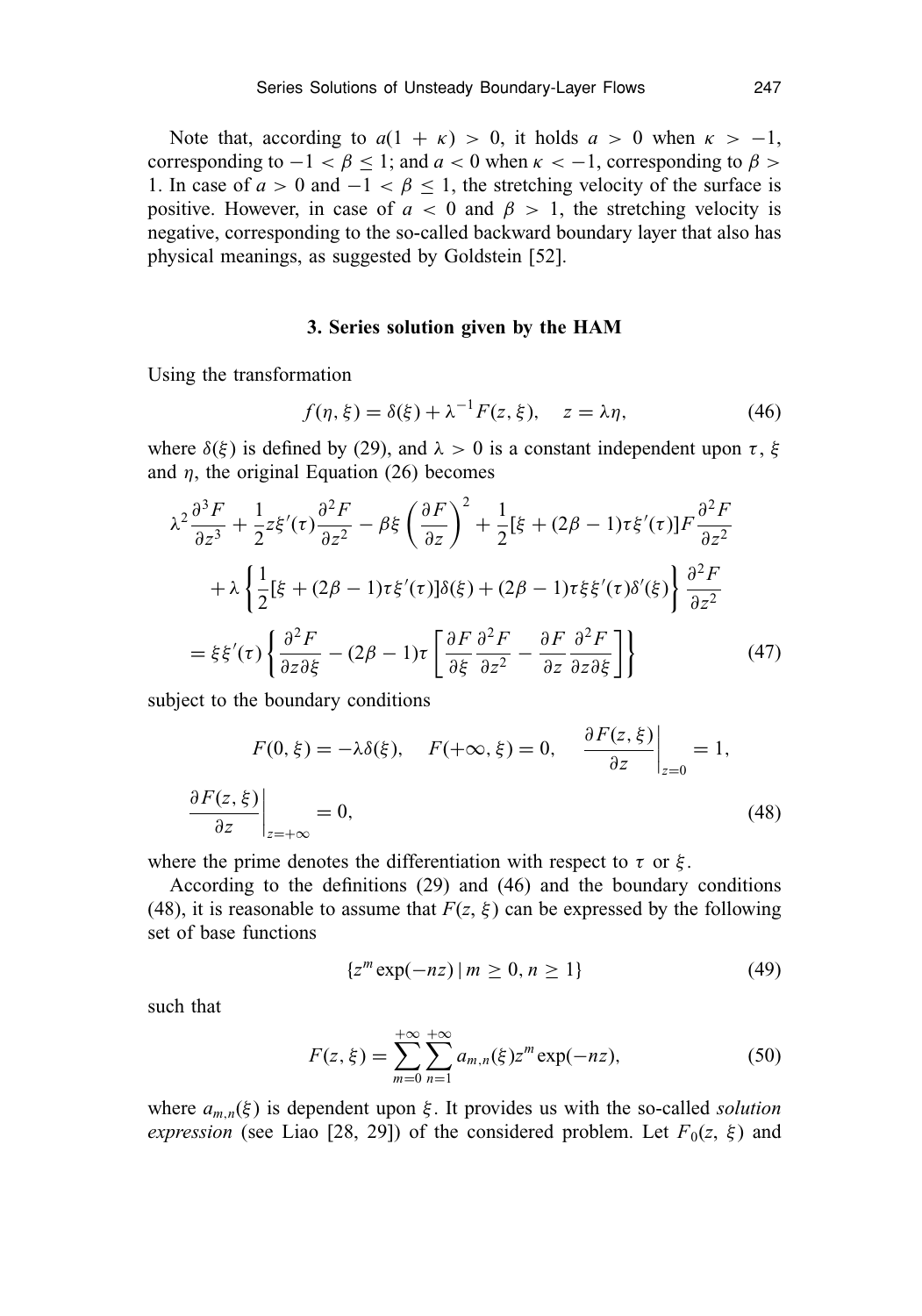248 S. Liao

 $\delta_0(\xi)$  denote the guess approximations of  $F(z, \xi)$  and  $\delta(\xi)$ , respectively. According to the boundary conditions (48) and the *solution expression* (50), it is straightforward to choose the auxiliary linear operator

$$
\mathcal{L}[\phi(z,\xi;q)] = \frac{\partial^3 \phi(z,\xi;q)}{\partial z^3} - \frac{\partial \phi(z,\xi;q)}{\partial z},\tag{51}
$$

which has the property

$$
\mathcal{L}[C_1(\xi)e^{-z} + C_2(\xi) + C_3(\xi)e^{z}] = 0 \qquad (52)
$$

for any functions  $C_1(\xi)$ ,  $C_2(\xi)$ , and  $C_3(\xi)$  of  $\xi$ . Note that the above auxiliary linear operator is *independent* upon the dimensionless time ξ , although the problem is *unsteady*. Besides, it has not very close relationship with the original governing equation (47). For simplicity, we define from Equation (47) the nonlinear operator

$$
\mathcal{N}[\phi(z,\xi;q),\Delta(\xi;q)]
$$
\n
$$
= \lambda^2 \frac{\partial^3 \phi}{\partial z^3} + \frac{1}{2} z \xi'(\tau) \frac{\partial^2 \phi}{\partial z^2} - \beta \xi \left(\frac{\partial \phi}{\partial z}\right)^2 + \frac{1}{2} [\xi + (2\beta - 1)\tau \xi'(\tau)] \phi \frac{\partial^2 \phi}{\partial z^2}
$$
\n
$$
+ \lambda \left\{ \frac{1}{2} [\xi + (2\beta - 1)\tau \xi'(\tau)] \Delta(\xi;q) + (2\beta - 1)\tau \xi \xi'(\tau) \frac{\partial \Delta(\xi;q)}{\partial \xi} \right\} \frac{\partial^2 \phi}{\partial z^2}
$$
\n
$$
- \xi \xi'(\tau) \left\{ \frac{\partial^2 \phi}{\partial z \partial \xi} - (2\beta - 1)\tau \left[ \frac{\partial \phi}{\partial \xi} \frac{\partial^2 \phi}{\partial z^2} - \frac{\partial \phi}{\partial z} \frac{\partial^2 \phi}{\partial z \partial \xi} \right] \right\},
$$
\n(53)

where  $\phi(z, \xi; q)$  and  $\Delta(\xi; q)$  are mappings of  $F(z, \xi)$  and  $\delta(\xi)$ , respectively.

Let  $\hbar \neq 0$  denote a nonzero auxiliary parameter. Using above definitions, we construct the so-called zeroth-order deformation equation (see Liao [28, 29])

$$
(1-q)\mathcal{L}[\phi(z,\xi;q) - F_0(z,\xi)] = \hbar q \mathcal{N}[\phi(z,\xi;q), \Delta(\xi;q)],\qquad(54)
$$

subject to the boundary conditions

$$
\phi(+\infty, \xi; q) = 0, \quad \frac{\partial \phi(z, \xi; q)}{\partial z}\bigg|_{z=0} = 1, \quad \frac{\partial \phi(z, \xi; q)}{\partial z}\bigg|_{z=\pm\infty} = 0 \quad (55)
$$

and

$$
\Delta(\xi; q) + \lambda^{-1} \phi(0, \xi; q) = 0,\tag{56}
$$

where  $q \in [0, 1]$  is an embedding parameter. Obviously, when  $q = 0$  and  $q =$ 1, we have

$$
\phi(z,\xi;0) = F_0(z,\xi), \quad \Delta(\xi;0) = \delta_0(\xi) \tag{57}
$$

and

$$
\phi(z,\xi;1) = F(z,\xi), \quad \Delta(\xi;1) = \delta(\xi), \tag{58}
$$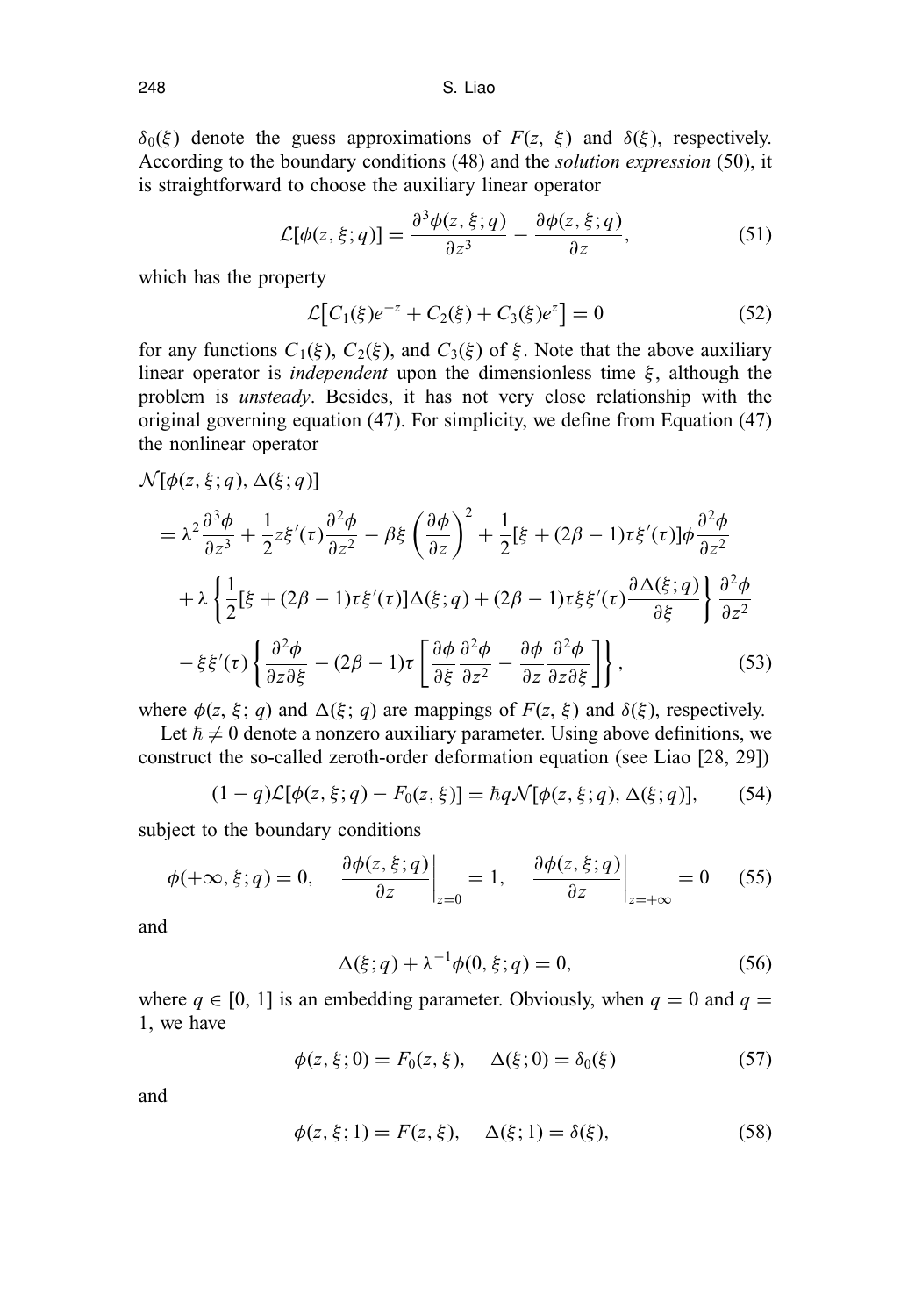respectively, where  $\delta_0(\xi)$  is the initial guess of  $\delta(\xi)$ . Thus, as *q* increases from 0 to 1,  $\phi(z, \xi; q)$  varies from the guess  $F_0(z, \xi)$  to the solution  $F(z, \xi)$  of (47) and (48), so does  $\Delta(\xi; q)$  from  $\delta_0(\xi)$  to  $\delta(\xi)$ . Assume that the auxiliary parameter  $\hbar$  is so properly chosen that the Taylor series of  $\phi(z, \xi; q)$  and  $\Delta(\xi; q)$  expanded with respect to q, i.e.,

$$
\phi(z,\xi;q) = \phi(z,\xi;0) + \sum_{n=1}^{+\infty} F_n(z,\xi)q^n,
$$
\n(59)

$$
\Delta(\xi; q) = \Delta(\xi; 0) + \sum_{n=1}^{+\infty} \delta_n(\xi) q^n, \tag{60}
$$

converge at  $q = 1$ , where

$$
F_n(z,\xi) = \frac{1}{n!} \left. \frac{\partial^n \phi(z,\xi;q)}{\partial q^n} \right|_{q=0}, \quad \delta_n(\xi) = \frac{1}{n!} \left. \frac{\partial^n \Delta(\xi;q)}{\partial q^n} \right|_{q=0}.
$$
 (61)

Then, we have from (57) and (58) that

$$
F(z,\xi) = F_0(z,\xi) + \sum_{n=1}^{+\infty} F_n(z,\xi)
$$
 (62)

and

$$
\delta(\xi) = \delta_0(\xi) + \sum_{n=1}^{+\infty} \delta_n(\xi). \tag{63}
$$

The governing equation and boundary conditions of  $F_n(z, \xi)$  can be obtained in the following way. Write

$$
\vec{F}_n = \{F_0, F_1, F_2, \ldots, F_n\}, \quad \vec{\delta}_n = \{\delta_0, \delta_1, \delta_2, \ldots, \delta_n\}.
$$

Differentiating the zeroth-order deformation equations (54)–(56) *m* times with respect to *q*, then dividing by *m*!, and finally setting  $q = 0$ , we have the *m*th-order deformation equations (see Liao [28, 29])

$$
\mathcal{L}[F_m(z,\xi) - \chi_m F_{m-1}(z,\xi)] = \hbar R_m(\vec{F}_{m-1}, \vec{\delta}_{m-1}, z, \xi), \tag{64}
$$

subject to the boundary conditions

$$
F_m(+\infty,\xi) = 0 \quad \left. \frac{\partial F_m(z,\xi)}{\partial z} \right|_{z=0} = 0, \quad \left. \frac{\partial F_m(z,\xi)}{\partial z} \right|_{z=+\infty} = 0 \quad (65)
$$

and

$$
\delta_m(\xi) + \lambda^{-1} F_m(0, \xi) = 0, \tag{66}
$$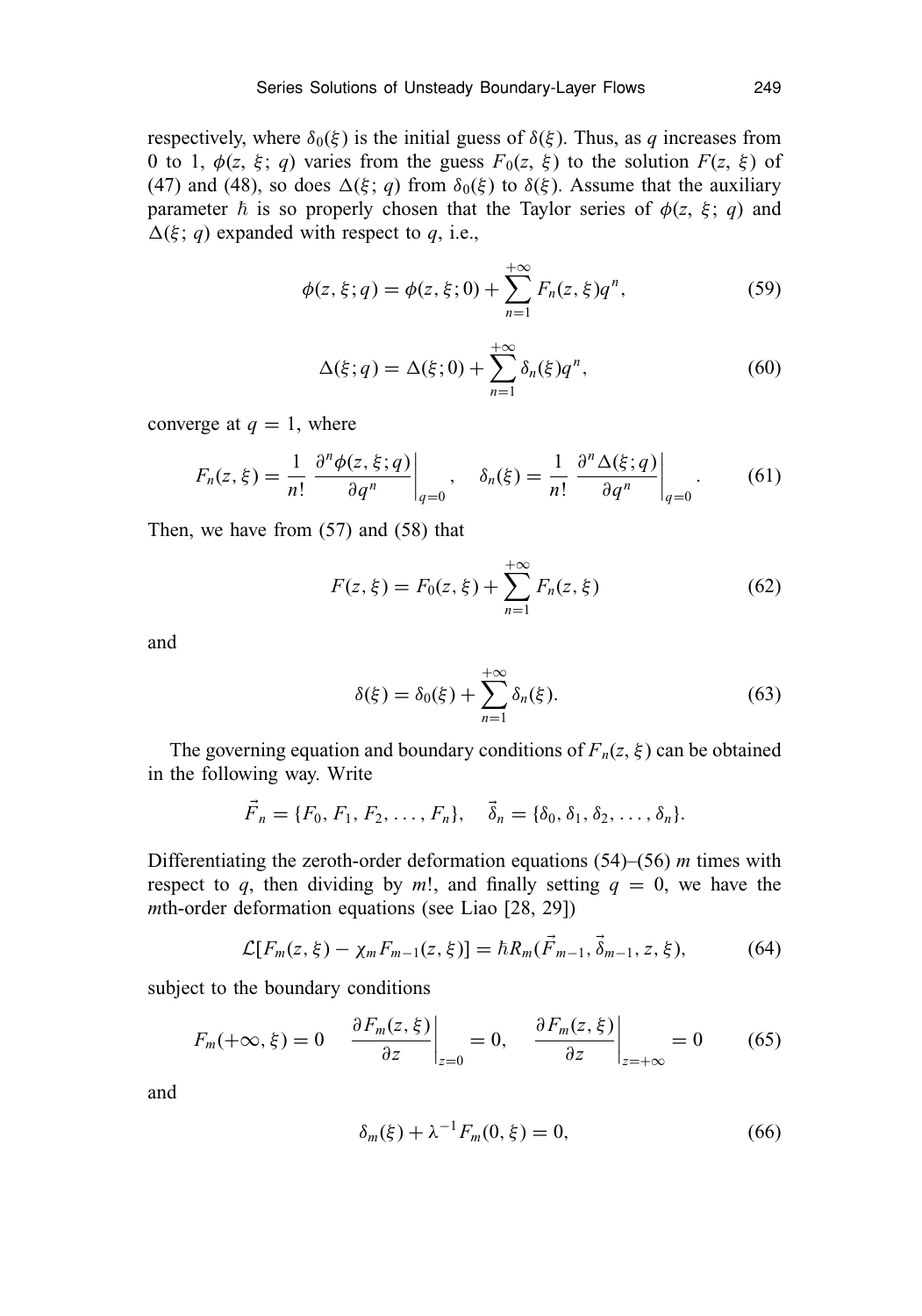where

$$
R_{m}(\vec{F}_{m-1}, \vec{\delta}_{m-1}, z, \xi)
$$
\n
$$
= \lambda^{2} \frac{\partial^{3} F_{m-1}}{\partial z^{3}} + \frac{1}{2} z \xi'(\tau) \frac{\partial^{2} F_{m-1}}{\partial z^{2}} - \xi \xi'(\tau) \frac{\partial^{2} F_{m-1}}{\partial z \partial \xi}
$$
\n
$$
- \beta \xi \sum_{k=0}^{m-1} \frac{\partial F_{m-1-k}}{\partial z} \frac{\partial F_{k}}{\partial z} + \frac{1}{2} [\xi + (2\beta - 1)\tau \xi'(\tau)] \sum_{k=0}^{m-1} F_{m-1-k} \frac{\partial^{2} F_{k}}{\partial z^{2}}
$$
\n
$$
+ \lambda \sum_{k=0}^{m-1} \left\{ \frac{1}{2} [\xi + (2\beta - 1)\tau \xi'(\tau)] \delta_{k}(\xi) + (2\beta - 1)\tau \xi \xi'(\tau) \delta'_{k}(\xi) \right\} \frac{\partial^{2} F_{m-1-k}}{\partial z^{2}}
$$
\n
$$
+ (2\beta - 1)\tau \xi \xi'(\tau) \sum_{k=0}^{m-1} \left[ \frac{\partial F_{m-1-k}}{\partial \xi} \frac{\partial^{2} F_{k}}{\partial z^{2}} - \frac{\partial F_{m-1-k}}{\partial z} \frac{\partial^{2} F_{k}}{\partial z \partial \xi} \right],
$$
\n(67)

and

$$
\chi_n = \begin{cases} 1, & n > 1, \\ 0, & n = 1. \end{cases} \tag{68}
$$

Let  $F_m^*(z, \xi)$  denote a special solution of Equation (64). According to (52), its general solution reads

$$
F_m(z,\xi) = F_m^*(z,\xi) + C_1(\xi) \exp(-z) + C_2(\xi) + C_3(\xi) \exp(z),
$$

where the coefficients  $C_1(\xi)$ ,  $C_2(\xi)$ , and  $C_3(\xi)$  are determined by the boundary conditions (65), i.e.,

$$
C_1(\xi) = \left. \frac{\partial F_m^*}{\partial z} \right|_{z=0}, \quad C_2(\xi) = C_3(\xi) = 0. \tag{69}
$$

From (66), we have

$$
\delta_m(\xi) = -\lambda^{-1} F_m(0, \xi). \tag{70}
$$

In this way, we solve the *linear* boundary-value problem governed by (64)–(66) one after the other in the order  $m = 1, 2, 3, \ldots$ .

Using the asymptotic property (12) of the steady-state solution (see Liao and Pop [23]), we

$$
\lambda = \delta_s / 2, \tag{71}
$$

where  $\delta_s = \delta(1)$  is defined by (13) and is known from Liao and Pop's work [23] for the corresponding steady-state problem. When  $\xi = 0$ , Equation (47) reads

$$
\lambda^2 \frac{\partial^3 F}{\partial z^3} + \left(\frac{\alpha^2 z}{2}\right) \frac{\partial^2 F}{\partial z^2} = 0, \tag{72}
$$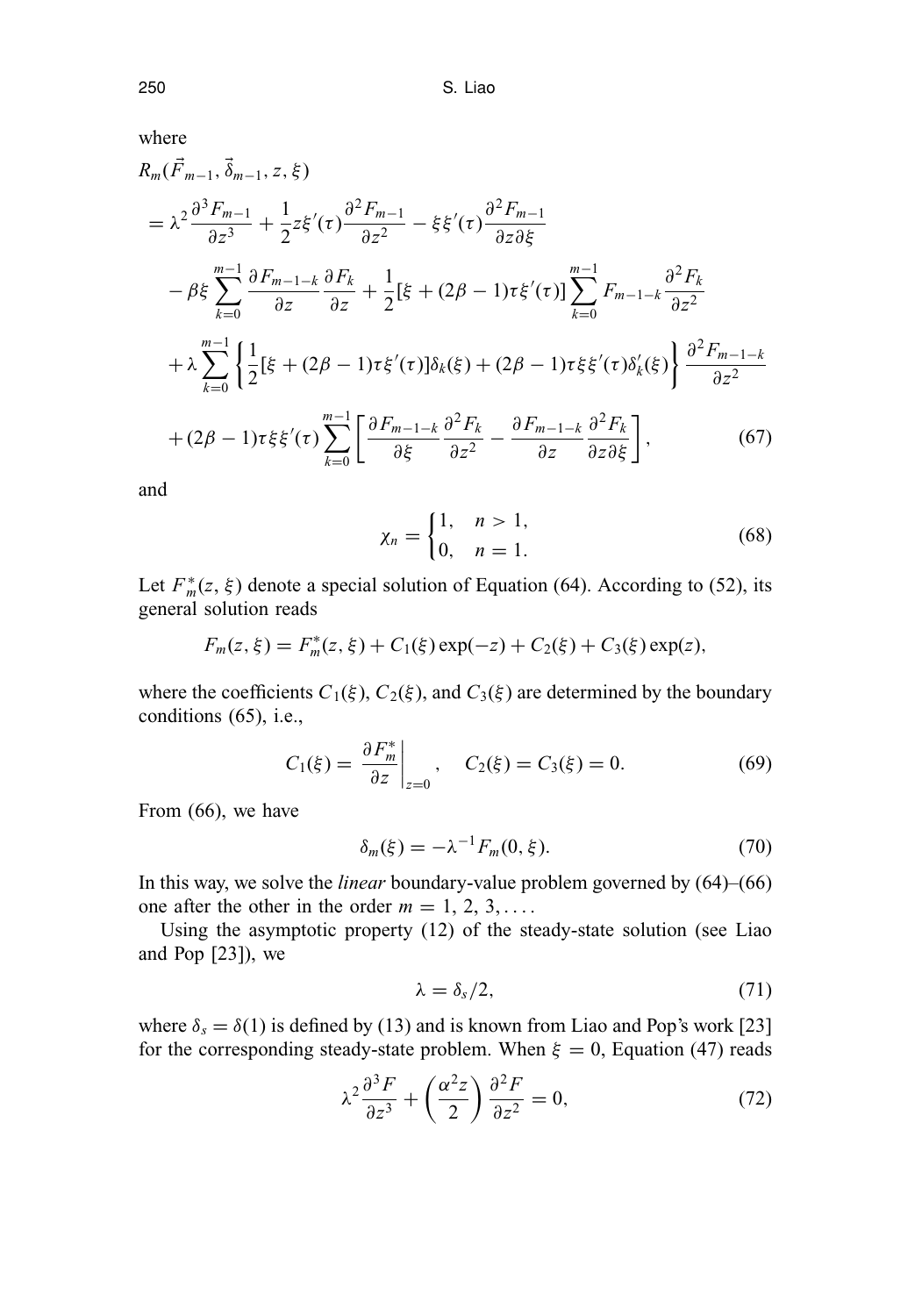which becomes the standard Rayleigh-type equation in case of  $\alpha = \lambda$ . So, we choose here

$$
\alpha = \lambda = \delta_s / 2. \tag{73}
$$

Write

$$
\gamma(\xi) = \left. \frac{\partial^2 f(\eta, \xi)}{\partial \eta^2} \right|_{\eta=0} = \lambda \left. \frac{\partial^2 F(z, \xi)}{\partial z^2} \right|_{z=0} \tag{74}
$$

and

$$
\gamma_s = \gamma(1). \tag{75}
$$

From Liao and Pop's work [23] for the steady-state flows, both of  $\gamma_s$  given by above expression and  $\delta_s$  defined by (13) can be regarded to be known. Obviously, these known values of the initial solution and the steady-state solution are useful to choose  $\delta_0$  and  $F_0(z, \xi)$ . Using (42), we choose

$$
\delta_0(\xi) = \frac{2}{\sigma\sqrt{\pi}}(1-\xi) + \delta_s\xi\tag{76}
$$

as the guess of  $\delta(\xi)$ . From the boundary conditions (48) and according to the *solution expression* (50), it is straightforward to choose the guess approximation

$$
F_0(z, \xi) = [1 - 2\lambda \delta_0(\xi)] \exp(-z) + [\lambda \delta_0(\xi) - 1] \exp(-2z) + \epsilon \exp(-z)[1 - \exp(-z)]^2,
$$
 (77)

where  $\epsilon$  is a constant. Let  $\gamma_0(\xi)$  denote the guess approximation of  $\gamma(\xi)$ . From (42) and (75), it is obvious to choose

$$
\gamma_0(\xi) = -\frac{\sigma}{\sqrt{\pi}}(1-\xi) + \gamma_s \xi \tag{78}
$$

as the guess approximation of  $\gamma(\xi)$ . Enforcing

$$
\gamma_0(\xi) = \lambda F_0''(0, \xi),
$$

we have

$$
\epsilon = \frac{1}{2} \big[ 3 - 2\lambda \delta_0(\xi) + \lambda^{-1} \gamma_0(\xi) \big]. \tag{79}
$$

### **4. Result analysis**

#### *4.1. The convergence of the solution series*

According to Liao's proof [28], the series (62) is the solution of Equations (47) and (48), as long as it is convergent. Note that there exists an auxiliary parameter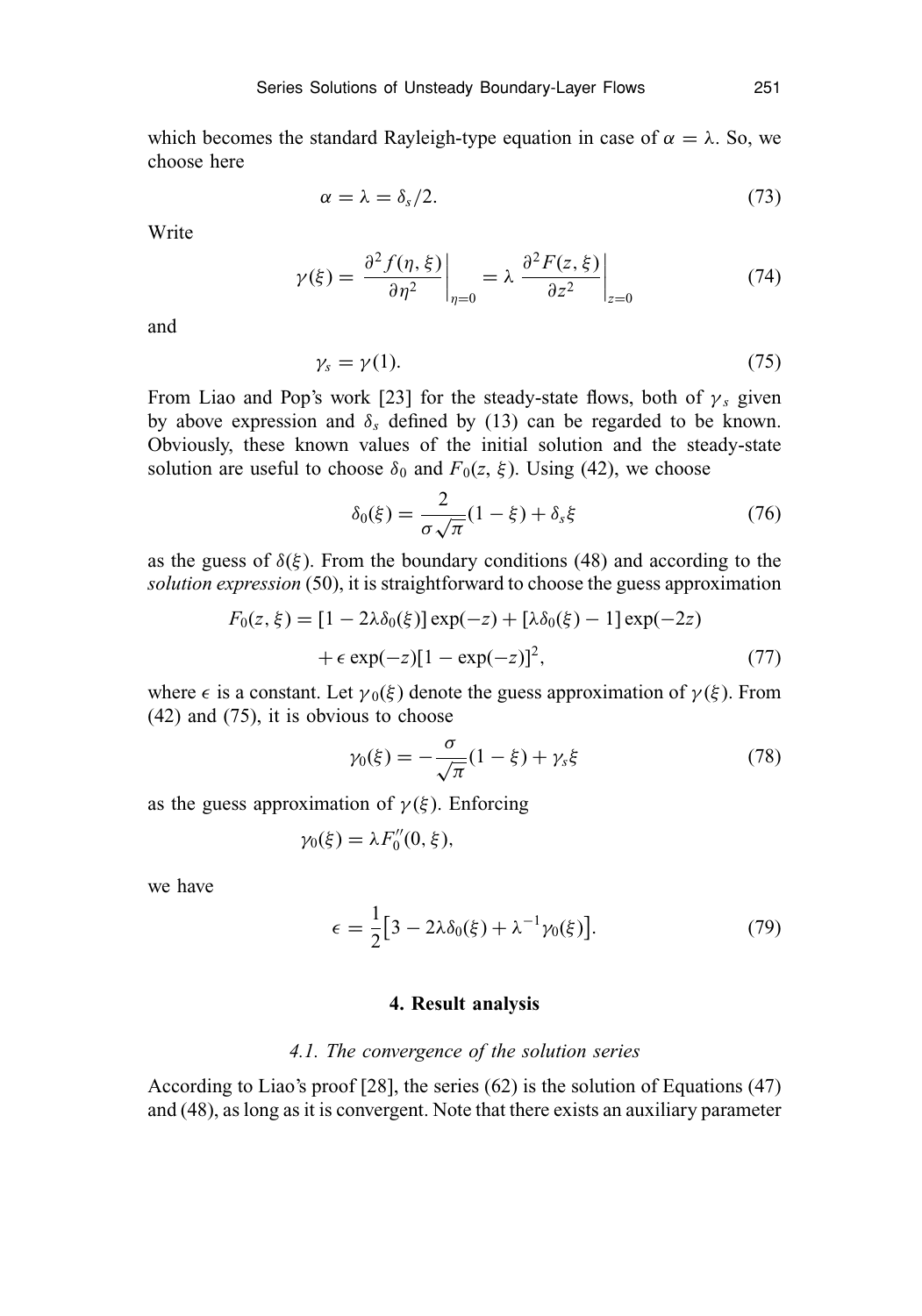$\hbar$  in the solution series (62), which can be used to control the convergence of solution series, as shown many times in the previous applications of the homotopy analysis method (see [28–29], [36–39]). Simply speaking, the so-called  $\hbar$ -curves of  $f''(0, \xi)$  are used to find a proper value of  $\hbar$ , as suggested by Liao [28]. For the considered problem, we first investigate the convergence of the solution series at  $\xi = 0$  and  $\xi = 1$ , and find a proper value of  $\hbar$ which ensures that the solution series (62) converges at  $\xi = 0$  and  $\xi = 1$ . Then, we investigate if such a value of  $\hbar$  is valid in the whole region  $0 \leq$  $\xi \leq 1$ . In this way, we can always find a proper value of  $\hbar$  that ensures the convergence of the solution series. For details, please refer to Liao [28].

## *4.2. Results when*  $\beta = 1/2$

In this special case, the exact solution for the steady-state flow is known, i.e.,

$$
F(z, 1) = 1 - \exp(-z), \quad F'(z, 1) = \exp(-z). \tag{80}
$$

Two similarity transformations for  $\tau$ , defined, respectively, by (32) and (35), are used. It is found that, when  $\hbar = -1$ , our approximations agree well with the exact initial solution  $F' = \text{Erfc}(z/2)$  at  $\xi = 0$  and also the exact steady-state solution  $\exp(-z)$  at  $\xi = 1$ , as shown in Figure 1 in case of  $\xi = 1$  –  $\exp(-\lambda^2 \tau)$  and Figure 2 in case of  $\xi = \lambda^2 \tau/(1 + \lambda^2 \tau)$ , respectively. Furthermore, it is found that, when  $\hbar = -1$ , the solution series are convergent in the whole region  $\xi \in [0, 1]$ , corresponding to the whole time region  $0 \le$  $\tau$  <  $+\infty$ , as shown in Figure 3. Note that, by means of two *different* similarity transformations (32) and (35), we can obtain the *same* convergent results. For different definitions of  $\xi$ , the corresponding expressions of  $f''(0, \xi)$  are different, as shown in Figure 3. However, as shown in Figure 4, the two *different* similarity transformations (32) and (35) give the *same* skin friction  $C_f^x \sqrt{R_e^x}$  via τ , if expressed by the dimensionless time τ . The velocity profile of our series solutions varies smoothly from the initial solution to the steady-state one, as shown in Figure 5. Note that, our series solution is convergent and accurate for the *whole* dimensionless time  $0 \le \tau < +\infty$ . It might be emphasized that such kind of series solutions has never been reported, to the best of the author's knowledge.

Because  $f''(0, \xi)$  relates with the skin friction, we give here the 8th-order approximate result

$$
f''(0,\xi)
$$
  
= -0.398542 - 0.329020\xi + 2.098202 \times 10^{-2}\xi^2  
- 1.832836 \times 10^{-3}\xi^3 - 6.262510 \times 10^{-5}\xi^4 + 5.965234 \times 10^{-4}\xi^5  
- 8.255860 \times 10^{-3}\xi^6 + 5.423196 \times 10^{-2}\xi^7 - 0.141834\xi^8  
+ 0.140349\xi^9 - 3.022535 \times 10^{-2}\xi^{10} - 1.227463 \times 10^{-2}\xi^{11}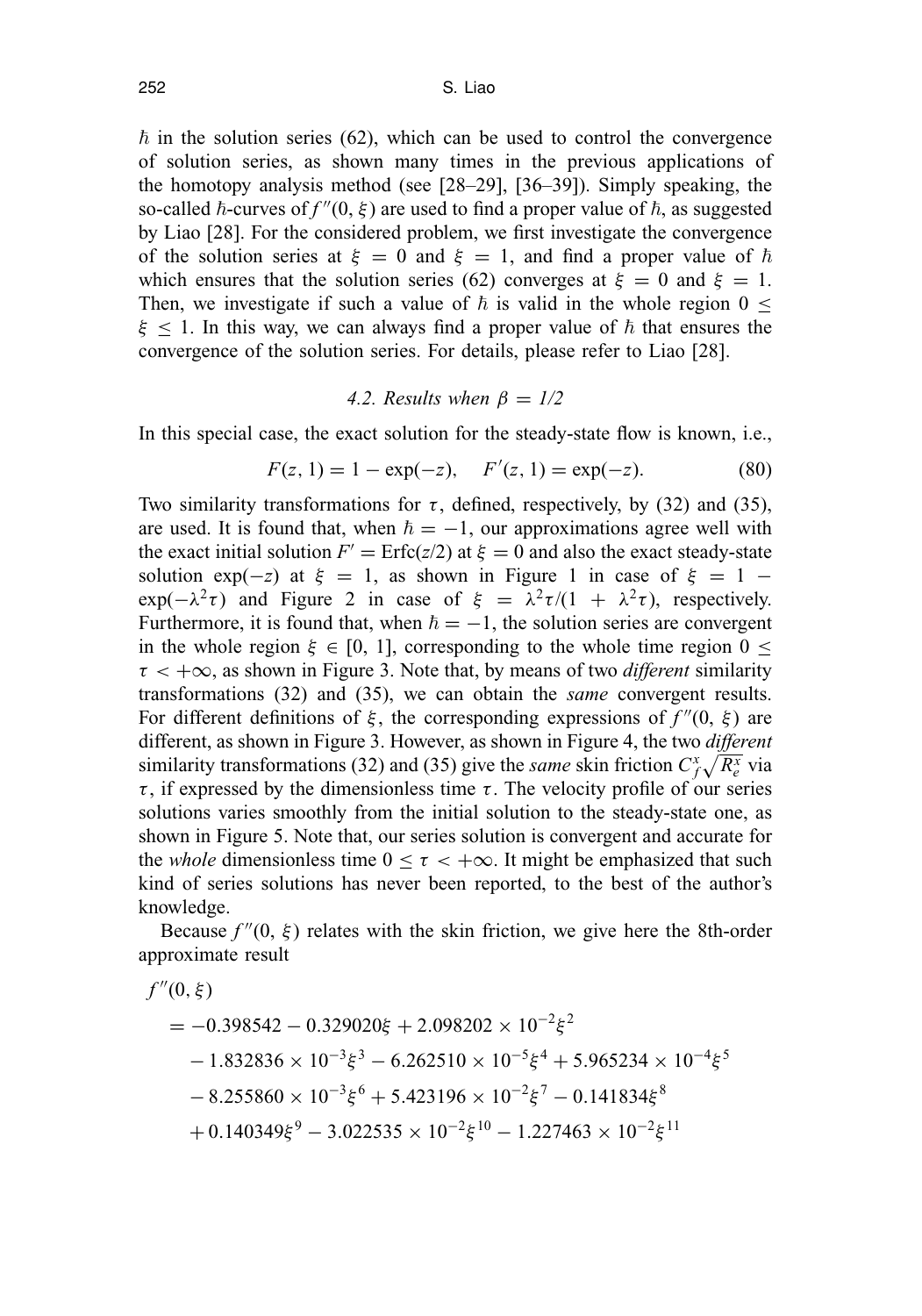

Figure 1. Comparison of  $F'(z, \xi)$  with the exact solutions when  $\beta = 1/2$ ,  $\lambda = 1/\sqrt{2}$ ,  $\hbar = -1$ and  $\xi = 1 - \exp(-\lambda^2 \tau)$ . Solid line: exact solution  $F' = \text{Erfc}(z/2)$  when  $\xi = 0$ ; circle: 8th-order approximation when  $\xi = 0$ ; dashed line: exact solution  $F' = \exp(-z)$  when  $\xi = 1$ ; filled circle: 8th-order approximation when  $\xi = 1$ .

$$
-1.164123 \times 10^{-3} \xi^{12} - 5.381745 \times 10^{-5} \xi^{13} - 1.430504 \times 10^{-6} \xi^{14} - 2.257026 \times 10^{-8} \xi^{15} - 1.989010 \times 10^{-10} \xi^{16} - 7.635924 \times 10^{-13} \xi^{17},
$$
\n(81)

where

$$
\xi = 1 - \exp(-\tau/2).
$$

This expression is accurate and valid in the *whole* time region  $\xi \in [0, 1]$ , i.e.,  $0 \leq \tau < +\infty$ .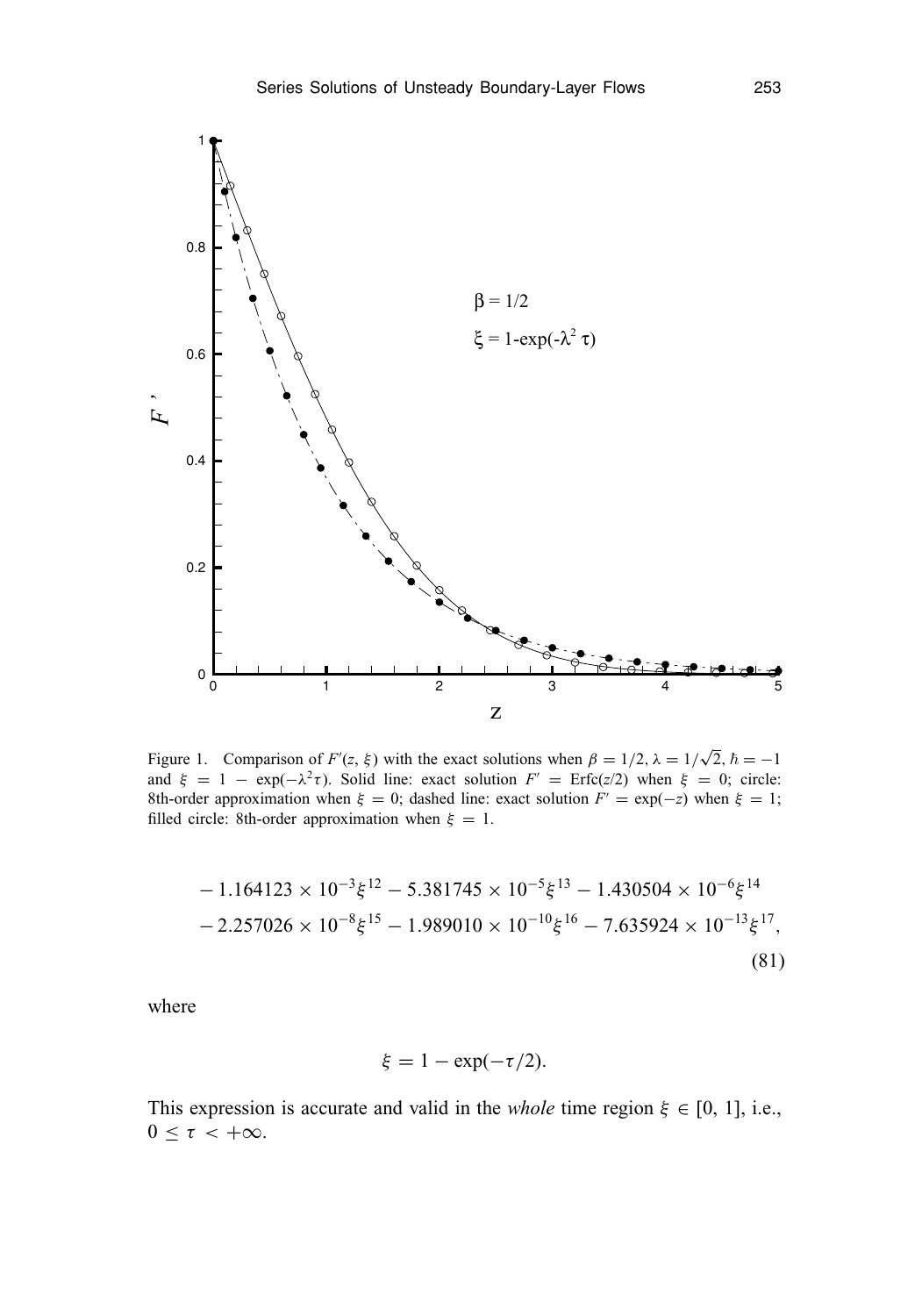

Figure 2. Comparison of  $F'(z, \xi)$  with the exact solutions when  $\beta = 1/2$ ,  $\lambda = 1/\sqrt{2}$ ,  $\hbar = -1$ and  $\xi = \lambda^2 \tau/(1 + \lambda^2 \tau)$ . Solid line: exact solution  $F' = \text{Erfc}(z/2)$  when  $\xi = 0$ ; circle: 8th-order approximation when  $\xi = 0$ ; dashed line: exact solution  $F' = \exp(-z)$  when  $\xi = 1$ ; filled circle: 8th-order approximation when  $\xi = 1$ .

## *4.3. Results when*  $\beta \neq 1/2$

In the similar way, we obtain the convergent series results for  $\beta \neq 1/2$ , such as  $\beta = 1, \beta = 0, \beta = -0.3$ , and so on. The evolution of the skin frictions and the horizontal velocity profiles are as shown in Figures 6–8. In all considered cases, the velocity profile evolves smoothly, and the skin frictions, given, respectively, by two different similarity transformations (32) and (35), match completely. Note that, when  $\beta \leq 0$ , the solution series are divergent in case of  $\hbar = -1$ . However, convergent solutions are obtained by means of a proper value of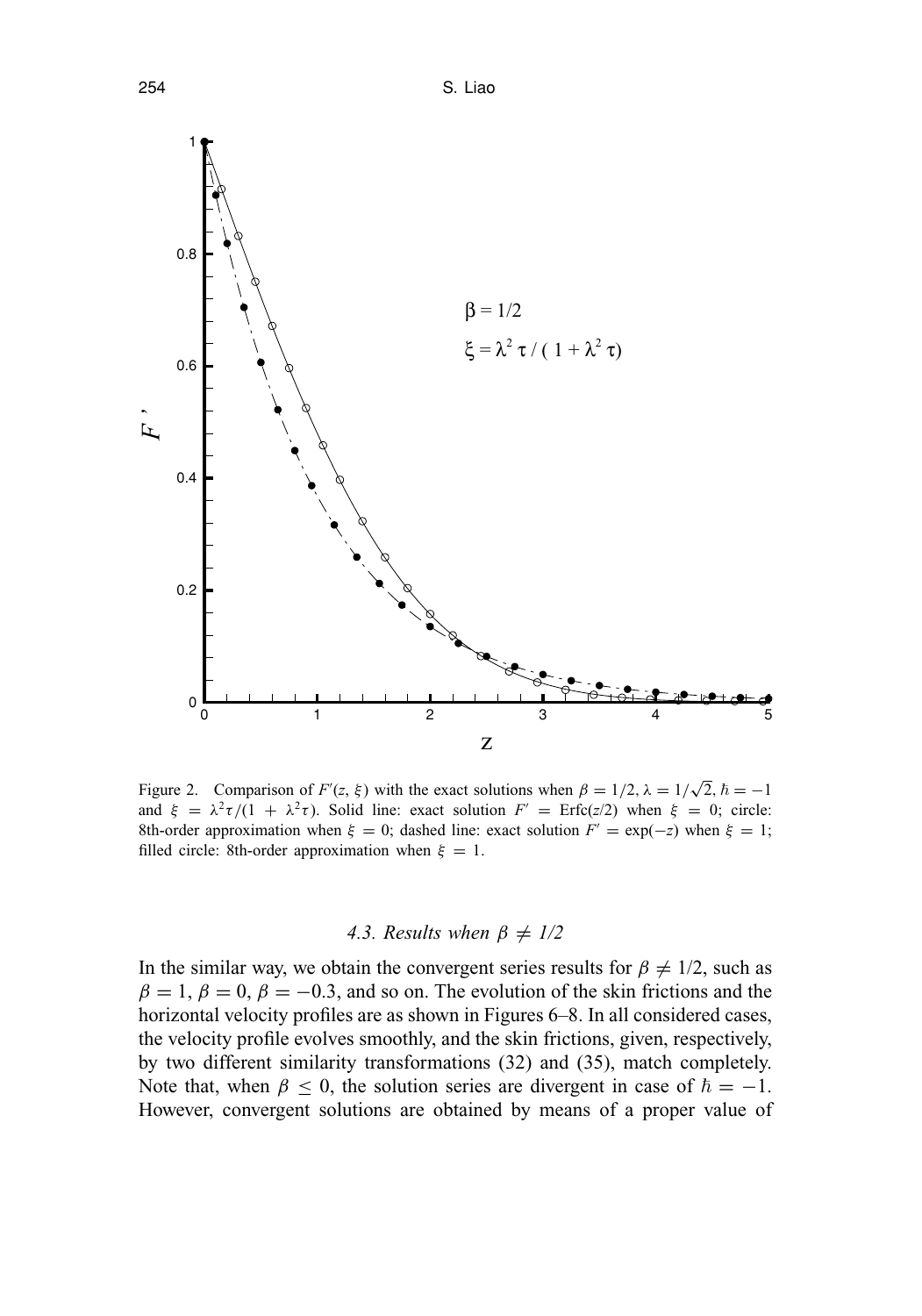

Figure 3. Curve of  $f''(0, \xi)$  via  $\xi$  when  $\beta = 0.5$ ,  $\lambda = 1/\sqrt{2}$  and  $\hbar = -1$ . Solid line: 5th-order approximation when  $\xi = 1 - \exp(-\lambda^2 \tau)$ ; dashed line: 5th-order approximation when  $\xi = \lambda^2 \tau/(1 + \lambda^2 \tau)$ ; circle: 8th-order approximation when  $\xi = 1 - \exp(-\lambda^2 \tau)$ ; filled circle: 8th-order approximation when  $\xi = \lambda^2 \tau/(1 + \lambda^2 \tau)$ .

 $-1 < \hbar < 0$ . This indicates once again that the auxiliary parameter  $\hbar$  is indeed rather important to ensure that all solution series converge. In fact, it is the auxiliary parameter  $\hbar$  which provides us a simple way to control and adjust the convergence region and rate of the solution series, as pointed out by Liao [28].

In case of  $\xi = \lambda^2 \tau/(1 + \lambda^2 \tau)$ , the logarithmic function  $\ln(1 - \xi)$  does not appear in the solution expression, and thus less CPU time is used to employ symbolic computation to get results at the same order of approximations. So, this similarity transformation is more efficient and better than Williams and Rhyne's transformation [22] defined by (20) that brings the logarithmic function  $ln(1 - \xi)$  in the solution expression.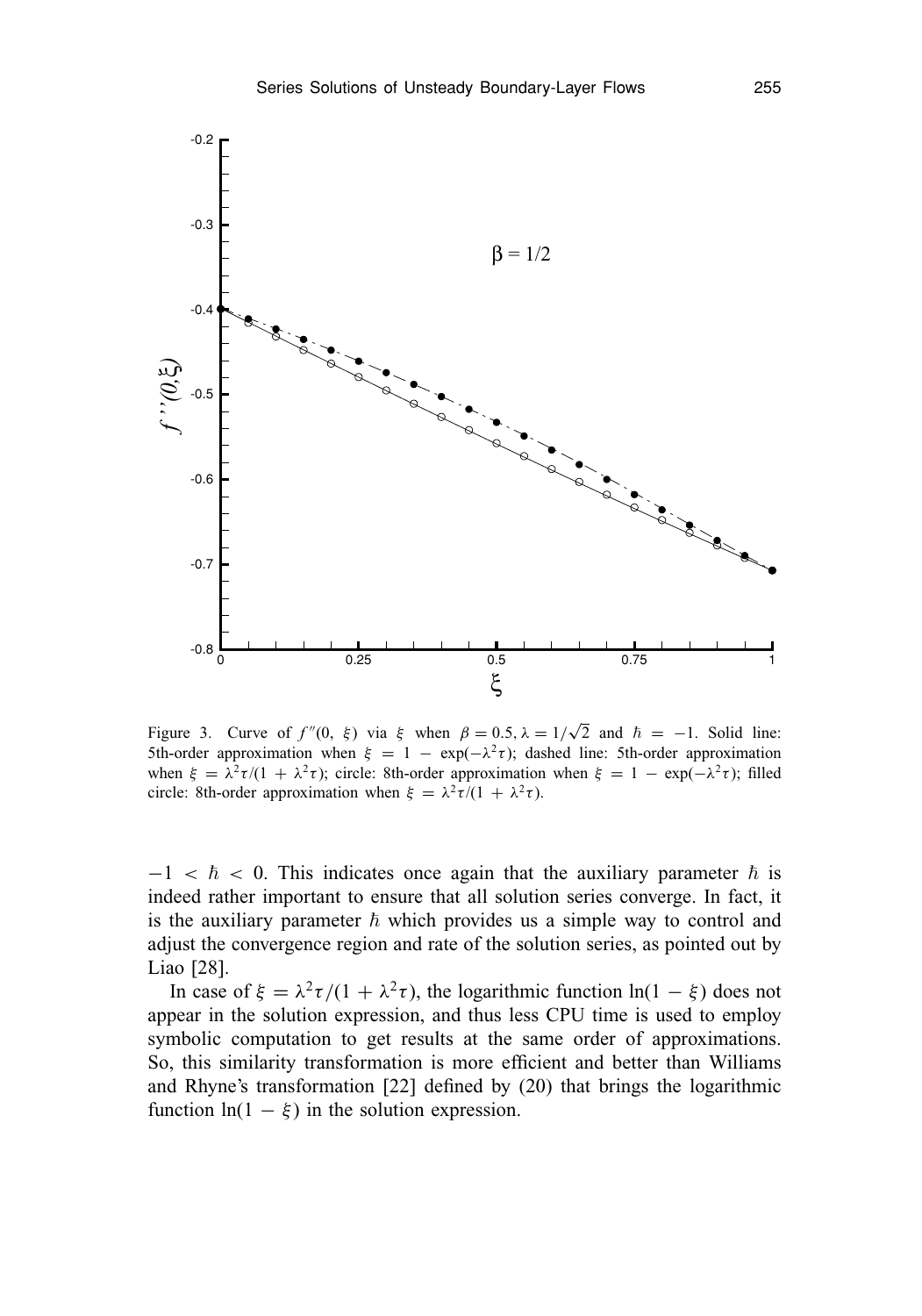

Figure 4. Curve of  $C_f^x \sqrt{R_e^x/|1 + \kappa|} \text{sign}(a)$  via  $\tau$  when  $\beta = 0.5$ ,  $\lambda = 1/\sqrt{2}$  and  $\hbar = -1$ . Solid line: 5th-order approximation when  $\xi = 1 - \exp(-\lambda^2 \tau)$ ; circle: 5th-order approximation when  $\xi = \lambda^2 \tau/(1 + \lambda^2 \tau)$ .

## **5. Conclusions and discussions**

In this paper, we employ the homotopy analysis method to give the series solution of the unsteady boundary-layer flows over an impermeable stretching plate. Different from previous perturbation solutions, our series solutions are convergent and valid in the whole time region  $0 \le \tau < +\infty$ . To the best of our knowledge, such kind of series solution has *never* been reported for this problem. It illustrates that the homotopy analysis method is valid for unsteady nonlinear problems, and thus can be applied to other more complicated unsteady nonlinear problems.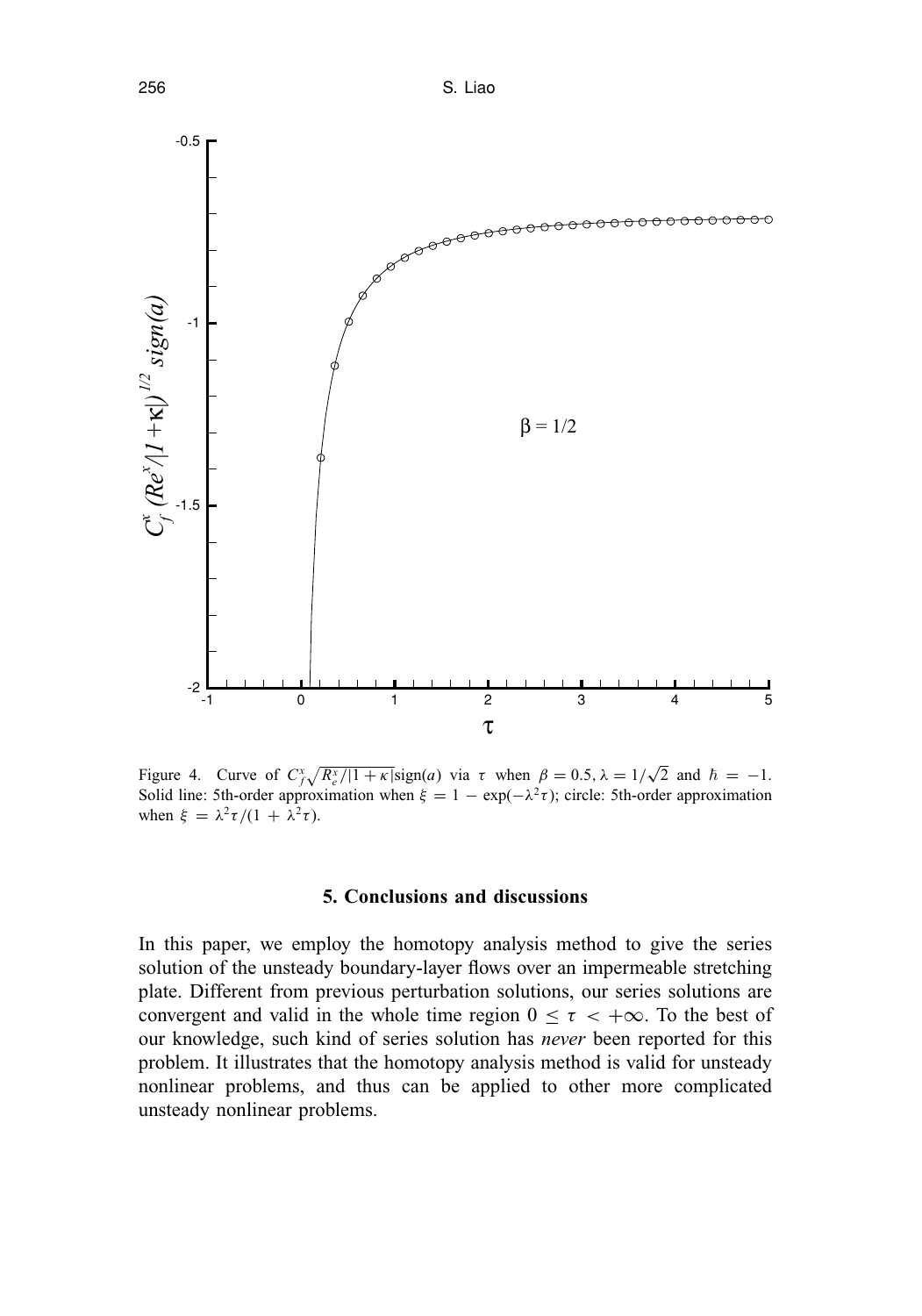

Figure 5. Velocity profile  $f'(\eta_s/\sqrt{\xi}, \tau)$  via  $\eta_s$  when  $\beta = 0.5, \lambda = 1/\sqrt{2}, \hbar = -1, \tau =$ 0.01, 0.1, 0.5, 1, and 5.

Besides, we first generalize Williams and Rhyne's transformation (20) by means of (21) and (22), and then propose two kinds of new transformations (32) and (35). These two different similarity transformations give the same convergent results in the whole time region  $0 \leq \tau < +\infty$ . It verifies once again Liao's [28] conclusion: even if a nonlinear problem has a unique solution, its solution may have an infinite number of different expressions. The similarity transformation defined by (21) and (22) is more general, and thus can be applied to other more complicated unsteady nonlinear problems. For the considered problem, the similarity transformation (35) is more efficient and thus better than Williams and Rhyne's transformation (20). However, it is hard to prove that the solution series given by the similarity transformation (35) is the best. So, further investigations are necessary.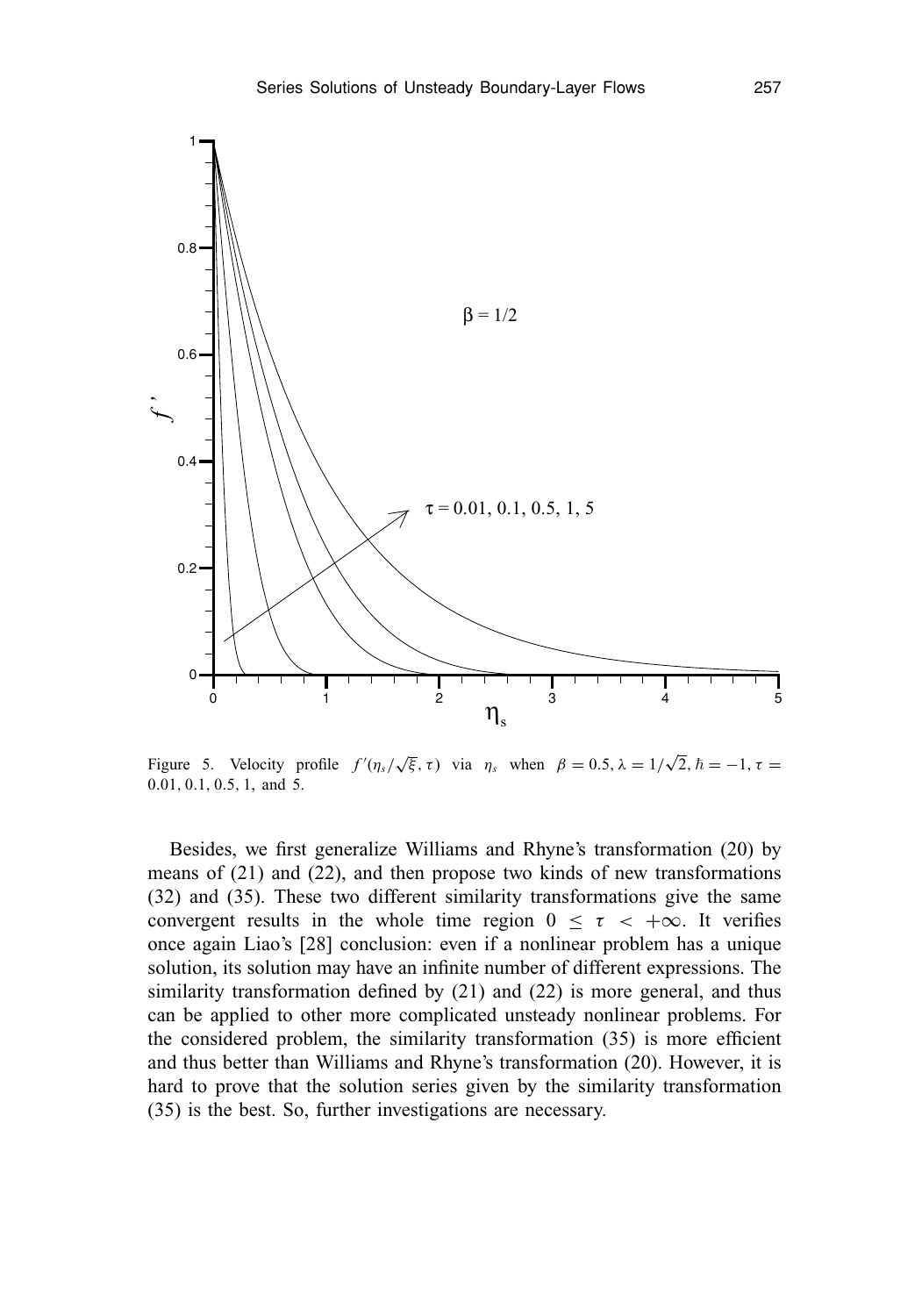

Figure 6. Curve of  $C_f^x \sqrt{R_f^x/(1 + \kappa)}$ sign(*a*) via  $\tau$  when  $\beta = 1$ ,  $\lambda = 1.28083$  and  $\hbar = -1$ . Solid line: 8th-order approximation when  $\xi = 1 - \exp(-\lambda^2 \tau)$ ; circle: 8th-order approximation when  $\xi = \lambda^2 \tau/(1 + \lambda^2 \tau)$ .

It should be pointed out that the high-order deformation equations (64)–(66) are linear *boundary-value* problems, because the linear operator L does *not* contain the time variable  $\xi$  at all. Thus, by means of the homotopy analysis method, a nonlinear, combined initial/boundary-value problem can be replaced by an infinite number of linear boundary-value subproblems. The same point of view was given by Liao et al. [40]. This mathematical *fact* is rather interesting. It seems that the time variable  $\xi$  is not as important as the spatial variables. However, it is unknown whether this mathematical fact might imply some important physical meanings or not.

The steady-state boundary layer equations (9) and (10) have multiple solutions. There are two branches of *exponentially* decaying solution [47]: the first one exists in the range of  $-1 < \beta < +\infty$ , the second one in the range of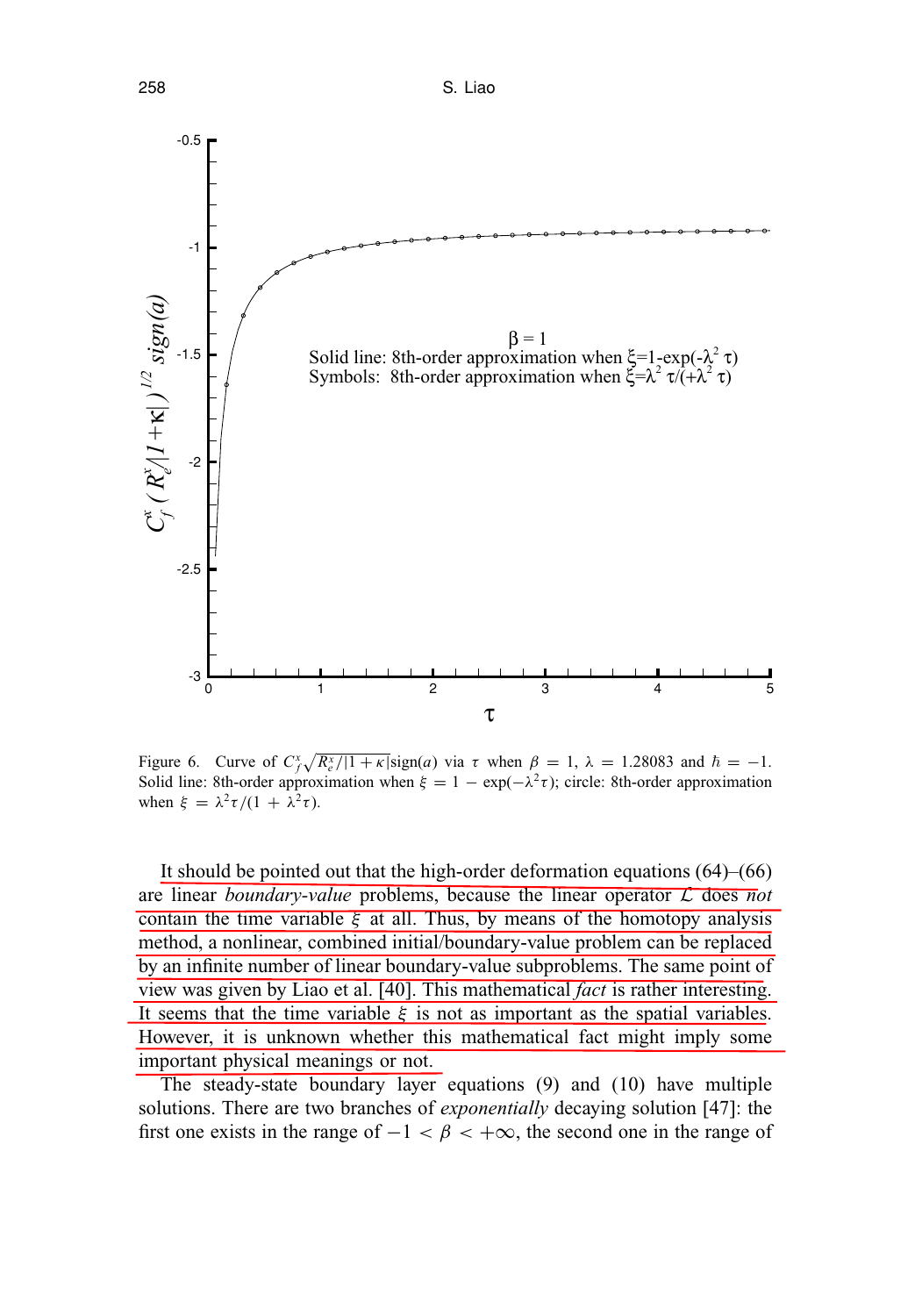

Figure 7. Curve of  $C_f^x \sqrt{R_e^x/|1+\kappa|} \text{sign}(a)$  via  $\tau$  when  $\beta = 0$  and  $\lambda = 0.808$ . Solid line: 8th-order approximation when  $\xi = 1 - \exp(-\lambda^2 \tau)$  and  $\hbar = -1/2$ ; circle: 8th-order approximation when  $\xi = \lambda^2 \tau / (1 + \lambda^2 \tau)$  and  $\hbar = -3/4$ .

 $1/2 < \beta < +\infty$ . For large  $\beta$ , it is difficult to distinct the two branches of solutions. For example, the difference of  $f''_s(0)$  of two branches of solutions is only 0.013% for  $\beta = 5$  and 0.00077% for  $\beta = 10$ , as pointed out by Liao [47]. This is the reason why the second branch of solution in the range of  $1 < \beta < +\infty$  has not been found even by numerical techniques. So, it is valuable to investigate the *unsteady* solution corresponding to each branch of the two exponentially decaying steady solutions. Besides, Liao and Magyari [48] currently found that Equations (9) and (10) have an *infinite* number of *algebraically* decaying solutions in the range of  $-1 < \beta < 0$ . It is valuable and challenging to study the *unsteady* solutions corresponding to each of these infinite number of steady solutions, their stability and relationships of each other by means of the homotopy analysis method.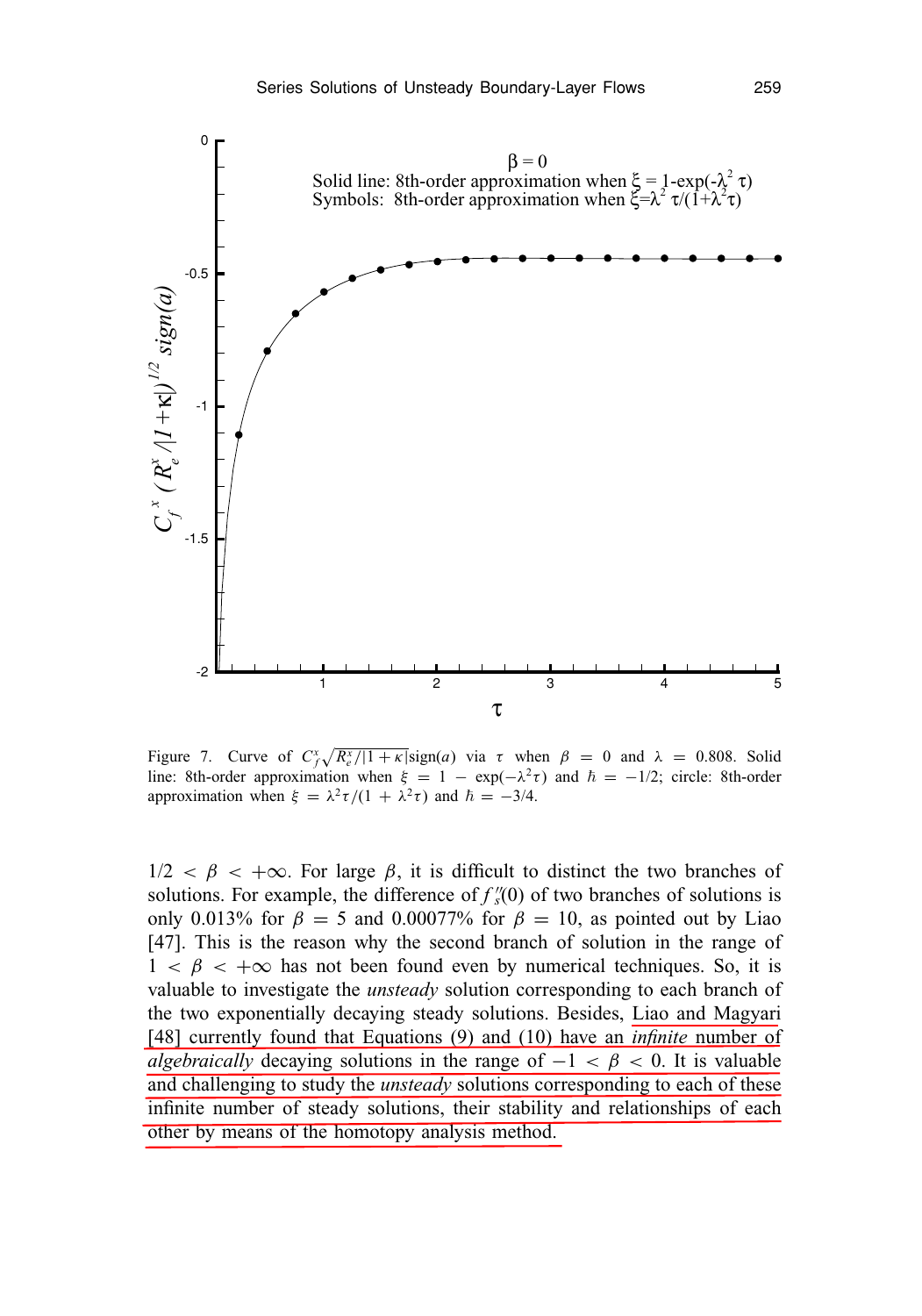

Figure 8. Curve of  $C_f^x \sqrt{R_e^x/|1+\kappa|} \text{sign}(a)$  via  $\tau$  when  $\beta = -0.3$ ,  $\lambda = 0.904$ ,  $\xi = \frac{\lambda^2 \tau}{(1+\kappa)^2}$  $\lambda^2 \tau$ ) and  $\hbar = -1/4$ . Solid line: 20th-order approximation; Symbols: 18th-order approximation.

#### **Acknowledgments**

This work is partly sponsored by Program of Shanghai Subject Chief Scientist (Approval No. 05XD14011) and Shanghai Committee of Science and Technology (Approval No. 05DJ14001).

#### **References**

- 1. B. C. SAKIADIS, Boundary layer behavior on continuous solid surface, *A. I. Ch. E. J.* 7:26–28 (1961).
- 2. L. CRANE, Flow past a stretching plate, *Z. Angew. Math. Phys.* 21:645–647 (1970).
- 3. W. H. H. BANKS, Similarity solutions of the boundary-layer equations for a stretching wall, *J. de Mecanique theorique et appliquee*. 2:375–392 (1983).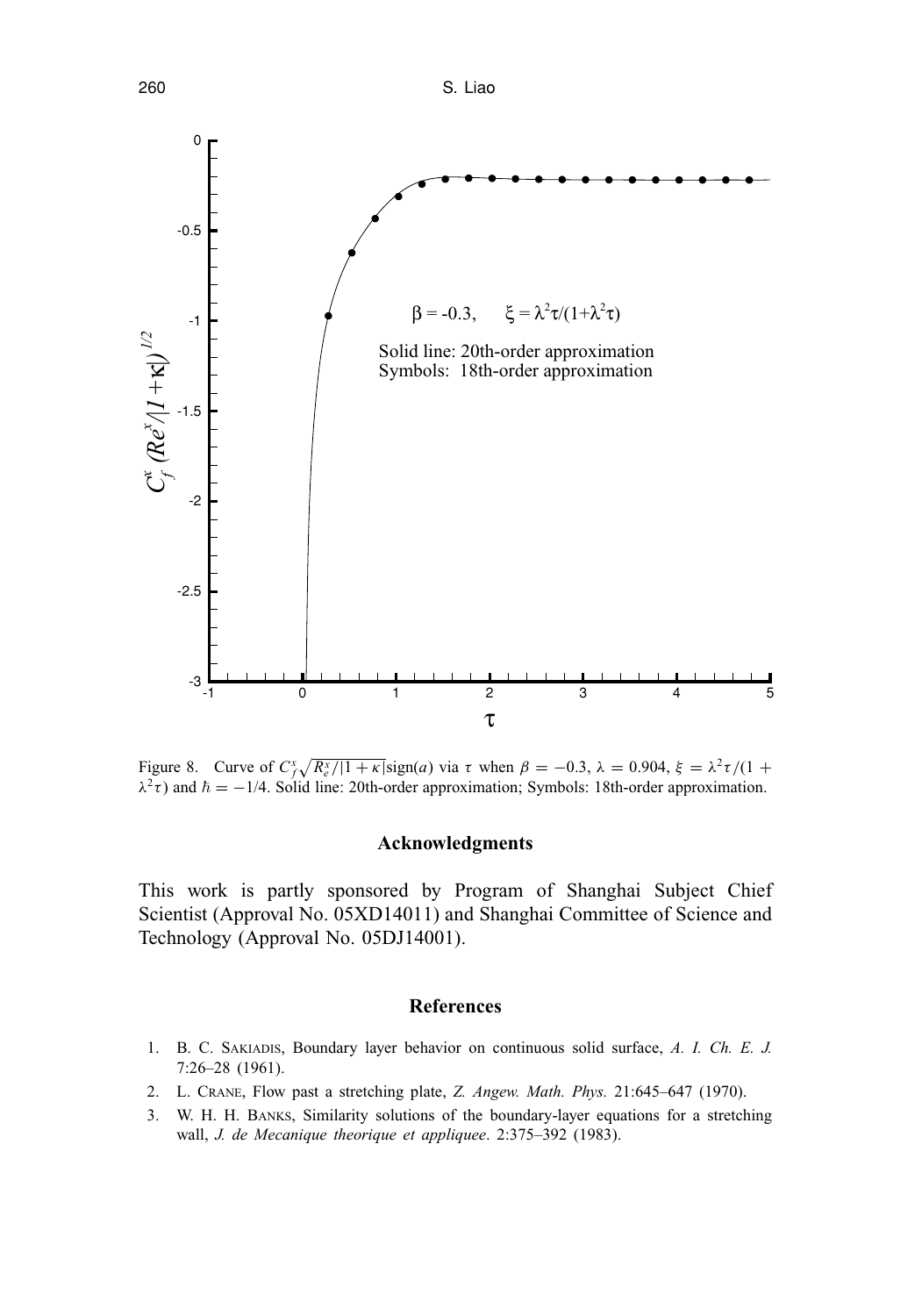- 4. W. H. H. BANKS and M. B. ZATURSKA, Eigensolutions in boundary-layer flow adjectent to a stretching wall, *IMA Journal Appl. Math.* 36:263–273 (1986).
- 5. L. J. GRUBKA and K. M. BOBBA, Heat transfer characteristics of a continuous stretching surface with variable temperature, *ASME J. of Heat Transfer.* 107:248–250 (1985).
- 6. M. E. ALI, Heat transfer chracteristics of a continuous stretching surface, *W¨arme und Stoff¨ubertragung.* 29:227–234 (1994).
- 7. L. E. ERICKSON, L. T. FAN, and V. G. FOX, Heat and mass transfer on a moving continuous flat plate with suction or injection, *Indust. Eng. Chem.* 5:19–25 (1966).
- 8. P. S. GUPTA and A. S. GUPTA, Heat and mass transfer on a stretching sheet with suction or blowing, *Canada J. Chem. Eng.* 55:744–746 (1977).
- 9. C. K. CHEN and M. I. CHAR, Heat and mass transfer on a continuous stretching surface with suction or blowing, *J. Math. Anal. Appl.* 135:568–580 (1988).
- 10. M. A. CHAUDHARY, J. H. MERKIN, and I. POP, Similarity solutions in the free convection boundary-layer flows adjacent to vertical permeable surfaces in porous media, *Eur. J. Mech., B/Fluids*. 14:217–237 (1995).
- 11. E. M. A. ELBASHBESHY, Heat transfer over a stretching surface with variable surface heat flux, *J. Phys. D: Appl. Phys.* 31:1951–1954 (1998).
- 12. E. MAGYARI and B. KELLER, Exact solutions for self-similar boundary-layer flows induced by permeable stretching walls, *Eur. J. Mech. B-Fluids.* 19:109–122 (2000).
- 13. K. STEWARTSON, On the impulsive motion of a flat plate in a viscous fluid. Part I, *Quart. J. Mech. Appl. Math.* 4:182–198 (1951).
- 14. K. STEWARTSON, On the impulsive motion of a flat plate in a viscous fluid. Part II, *Quart. J. Mech. Appl. Math.* 22:143–152 (1973).
- 15. M. G. HALL, The boundary layer over an impulsively started flat plate, *Proc. R. Soc. A.* 310:401–414 (1969).
- 16. S. C. R. DENNIS, The motion of a viscous fluid past an implusively started semi-infinite flat plate, *J. Inst. Math. Its Appl.* 10:105–117 (1972).
- 17. C. B. WATKINS, Heat transfer in the boundary layer over an implusively stearted flat plate, *J. Heat Transfer*. 97:482–484 (1975).
- 18. R. SESHADRI, N. SREESHYLAN, and G. NATH, Unsteady mixed convection flow in the stagnation region of a heated vertical plate due to impulsive motion, *Int. J. Heat and Mass Transfer*. 45:1345–1352 (2002).
- 19. I. POP and T. Y. NA, Unsteady flow past a stretching sheet, *Mech. Res. Comm.* 23:413–422 (1996).
- 20. C. Y. WANG, G. DU, M. MIKLAVCIC, and C. C. CHANG, Impulsive stretching of a surface in a viscous fluid, *SIAM J. Appl. Math.* 57:1–14 (1997).
- 21. N. NAZAR, N. AMIN, and I. POP, Unsteady boundary layer flow due to stretching surface in a rotating fluid, *Mech. Res. Comm.* 31:121–128 (2004).
- 22. J. C. WILLIAMS and T. H. RHYNE, Boundary layer development on a wedge impulsively set into motion, *SIAM J. Appl. Math.* 38:215–224 (1980).
- 23. S. J. LIAO and I. POP, Explicit analytic solution for similarity boundary layer equations, *Int. J. Heat and Mass Transfer*. 47(1):75–85 (2004).
- 24. S. J. LIAO, The proposed homotopy analysis technique for the solution of nonlinear problems, Ph.D Thesis, Shanghai Jiao Tong University, 1992.
- 25. S. J. LIAO, A kind of approximate solution technique which does not depend upon small parameters: A special example, *Int. J. of Non-Linear Mech.* 30:371–380 (1995).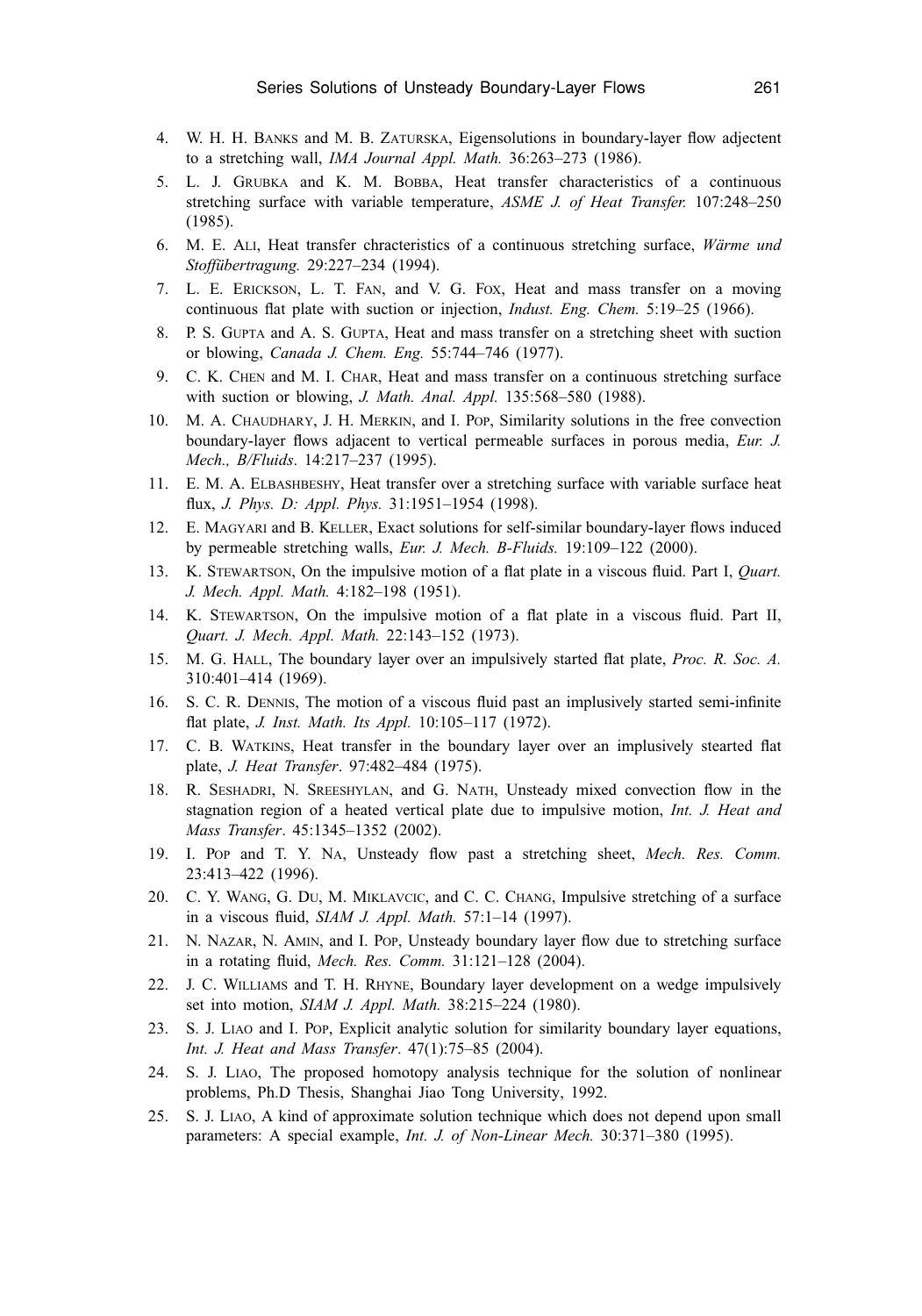- 26. S. J. LIAO, A kind of approximate solution technique which does not depend upon small parameters (II): An application in fluid mechanics, *Int. J. of Non-Linear Mech.* 32:815–822 (1997).
- 27. S. J. LIAO, An explicit, totally analytic approximation of Blasius viscous flow problems, *Int. J. of Non-Linear Mech.* 34(4):759–778 (1999).
- 28. S. J. LIAO, *Beyond Perturbation: Introduction to Homotopy Analysis Method*, Chapman & Hall/CRC Press, Boca Raton, 2003.
- 29. S. J. LIAO, On the homotopy analysis method for nonlinear problems, *Appl. Math. Comput*. 147:499–513 (2004).
- 30. A. H. NAYFEH, *Perturbation Methods*, John Wiley & Sons, New York, 2000.
- 31. A. M. LYAPUNOV, (1892), *General Problem on Stability of Motion*, Taylor & Francis, London, 1992. (English translation).
- 32. A. V. KARMISHIN, A. T. ZHUKOV, and V. G. KOLOSOV, *Methods of Dynamics Calculation and Testing for Thin-Walled Structures*, Mashinostroyenie, Moscow, 1990. (in Russian).
- 33. G. ADOMIAN, Nonlinear stochastic differential equations, *J. Math. Anal. Applic.* 55:441–452 (1976).
- 34. J.-H. HE, Homotophy perturbation techique, *Comput. Meth. Appl. Mech. Engng.* 178:257–262 (1999).
- 35. S. J. LIAO, Comparison between the homotopy analysis method and homotopy perturbation method, *App. Math. Comput.* 169:1186–1194 (2005).
- 36. S. J. LIAO, A uniformly valid analytic solution of 2D viscous flow past a semi-infinite flat plate, *J. Fluid Mech.* 385:101–128 (1999).
- 37. S. J. LIAO and A. CAMPO, Analytic solutions of the temperature distribution in Blasius viscous flow problems, *J. Fluid Mech.* 453:411–425 (2002).
- 38. S. J. LIAO, On the analytic solution of magnetohydrodynamic flows of non-Newtonian fluids over a stretching sheet, *J. Fluid Mech.* 488:189–212 (2003).
- 39. S. J. LIAO and K. F. CHEUNG, Homotopy analysis of nonlinear progressive waves in deep water, *J. Engng. Math.* 45(2):105–116 (2003).
- 40. S. J. LIAO, J. SU, and A. T. CHWANG, Series solutions for a nonlinear model of combined convective and radiative cooling of a spherical body, *Int. J. Heat & Mass Transfer*, in press.
- 41. M. AYUB, A. RASHEED, and T. HAYAT, Exact flow of a third grade fluid past a porous plate using homotopy analysis method, *Int. J. Engng. Sci.* 41:2091–2103 (2003).
- 42. T. HAYAT, M. KHAN, and M. AYUB, On the explicit analytic solutions of an Oldroyd 6-constant fluid, *Int. J. Engng. Sci.* 42:123–135 (2004).
- 43. T. HAYAT, M. KHAN, and S. ASGHAR, Homotopy analysis of MHD flows of an Oldroyd 8-constant fluid, *Acta Mechanica.* 168:213–232 (2004).
- 44. T. HAYAT, M. KHAN, and S. ASGHAR, Magnetohydrodynamic flow of an Oldroyd 6-constant fluid, *App. Math. Comput.* 155:417–425 (2004).
- 45. Y. WANG, T. HAYAT, and K. HUTTER, On non-linear magnetohydrodynamic problems of an Oldroyd 6-constant fluid, *Int. J. Non-Linear Mech.* 40:49–58 (2004).
- 46. E. O. IFIDON, Numerical studies of viscous incompressible flow between two roating concentric spheres, *J. App. Math.*, in press.
- 47. S. J. LIAO, A new branch of solutions of boundary-layer flows over a permeable stretching plate, *Int. J. Heat & Mass Transfer.* 48(12):2529.
- 48. S. J. LIAO and E. MAGYARI, Exponentially decaying boundary layers as limiting cases of families of algebraically decaying ones, *ZAMP*, in press.